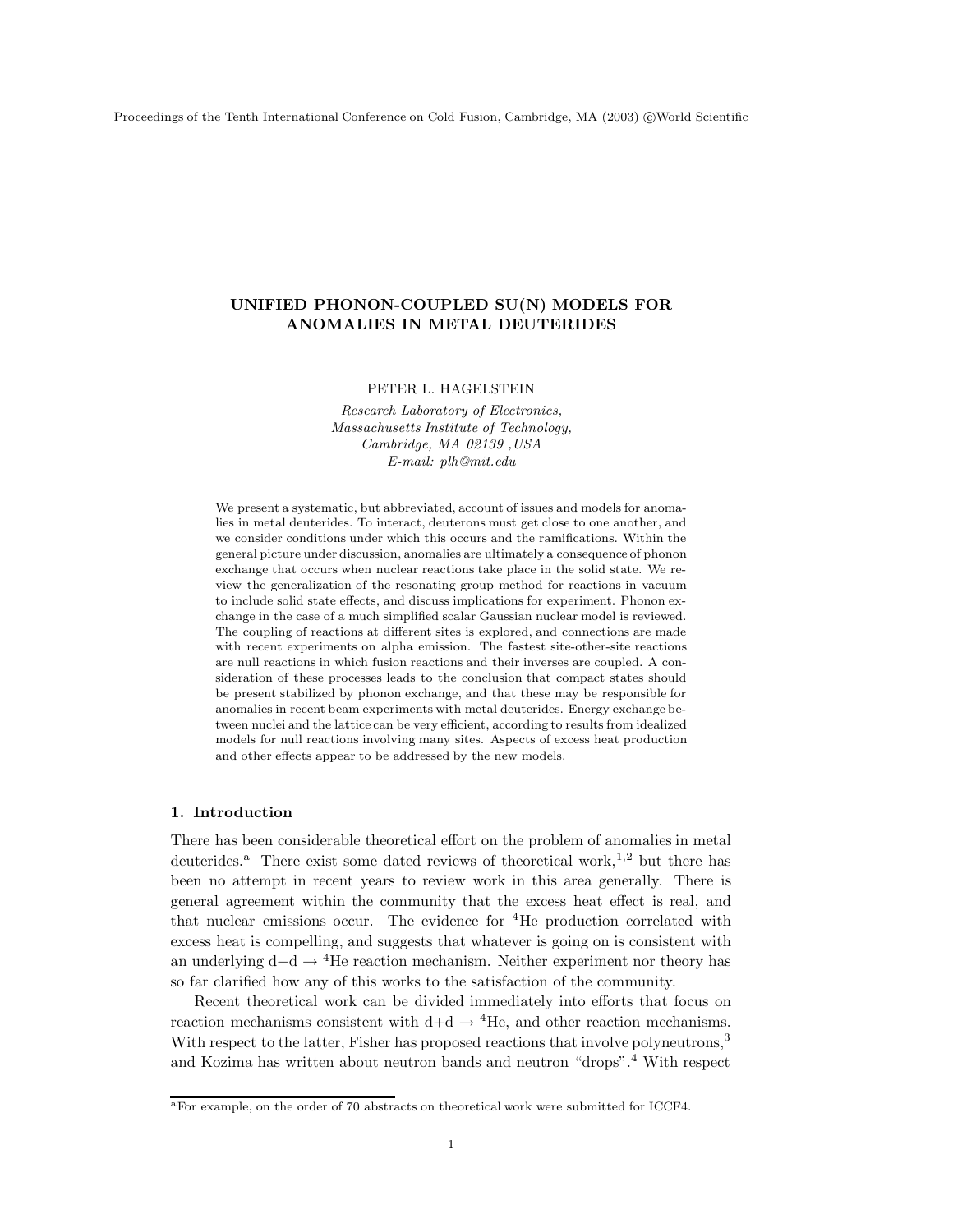to the former, there are several different approaches currently being pursued that involve deuteron-deuteron reactions in some way. The possibility that the Coulomb interaction can be suppressed is being pursued by two efforts: Kim and coworkers<sup>5</sup> have written that quantum many-body effects may accomplish this; and S. R. Chubb and T. A. Chubb have argued that ion band state effects can lead to an effective reduction of the Coulomb interaction.6*,*? Li and coworkers have studied the possibility that resonant tunneling effects can account for some of the anomalies.<sup>8</sup> Hundreds of other works have been put forth that we have not mentioned in this brief discussion.

Most of the theoretical ideas put forth, including those cited above, have not been generally accepted as an explanation for the anomalies, and have not been pursued by other groups.<sup>b</sup> There are two approaches which have attracted some wider interest: these include the ideas of Takahashi, and of Preparata. Takahashi has written most recently about a proposed multi-deuteron resonant fusion scheme, in which three or more deuterons tunnel together in the metal deuteride.<sup>9</sup>

The general approach of Preparata is most closely related to the approach we have taken as discussed in this paper. Very much simplified, Preparata proposes that two deuterons make an electromagnetic transition to an intermediate nuclear state, and a second electromagnetic transition to the helium ground state.<sup>10</sup> The transitions in this three-state model are collective in the same sense as those described in our work. The electromagnetic interaction is coupled to electronic plasma modes in Preparata's approach. Preparata's ideas have attracted interest and support, $^{11}$ and remains an area of active research<sup>12,13</sup> following his loss before ICCF8.<sup>14</sup>

Our earliest efforts at developing models capable of predicting the fast reaction rates associated with the experimental claims were not particularly successful. After numerous failed attempts and many disappointments, we decided to focus instead on physical mechanisms, in the hope that understanding would emerge from a more fundamental point of view. A clear identification of the physical mechanisms involved might lead to incremental advances of connecting one piece of the puzzle at a time between theory and experiment. In the middle 1990s, this approach began to have the first minor successes in making connections between physical statements and experimentally observed effects. Incremental advances since that time have moved the models forward to their present form, where there now seem to be many connections to diverse experiments and effects. We believe that further effort along these lines will ultimately provide for a satisfactory theoretical understanding of the phenomena in general. In the sections that follow, we have made an attempt to give a systematic account of the different aspects of the models under development.

The starting place for our modeling at present is a pretty solid foundation that proposes that a description of nuclear processes in a metal deuteride should probably include the solid state environment at the outset in the formulation. Standard models from nuclear based on the application of vacuum physics models to metal

<sup>b</sup>It has been remarked more than once among those working on anomalies in metal deuterides that all the theorists in the field are certain that the theories put forth by someone other than themselves are wrong.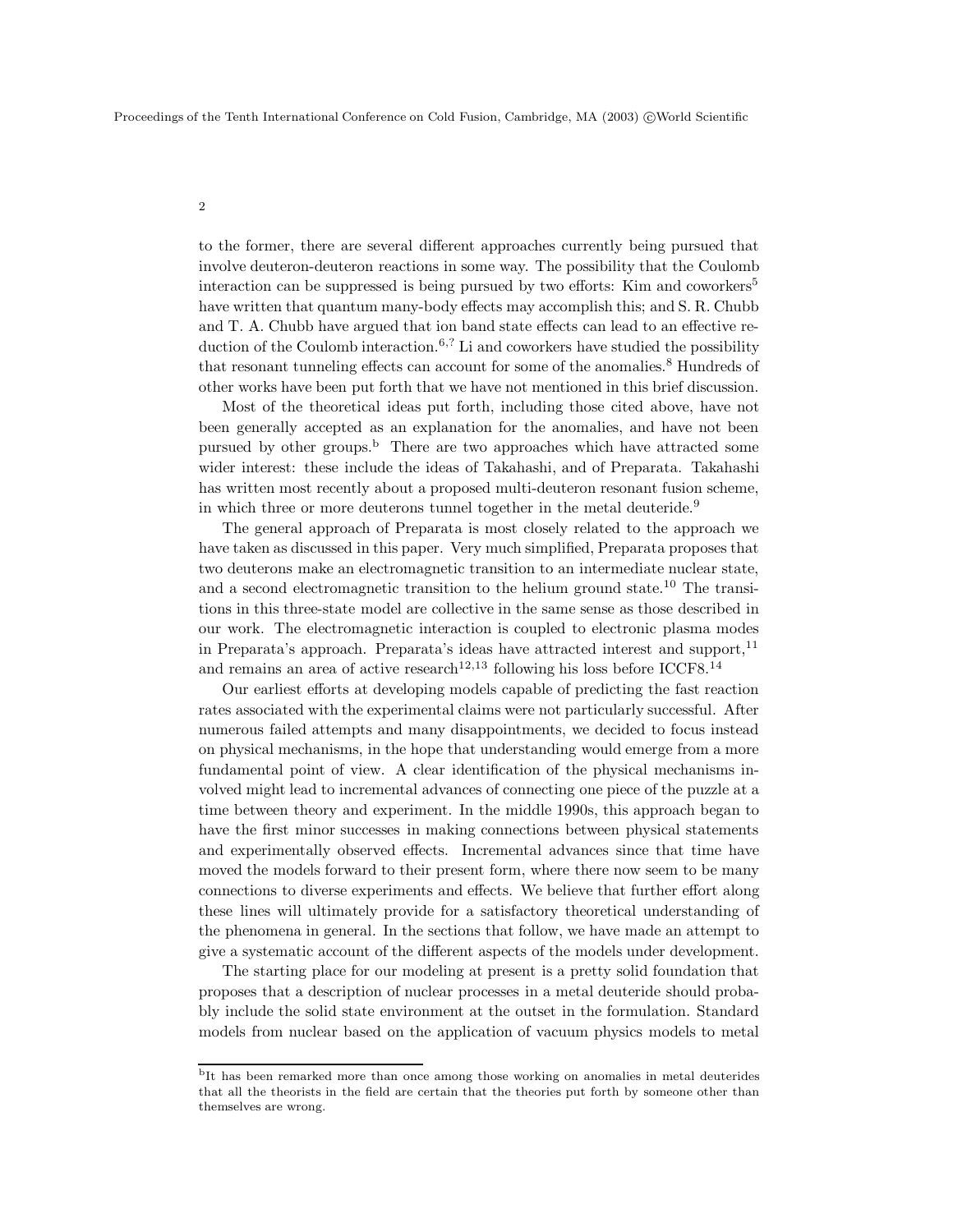deuterides will be successful in describing processes in which the solid state system interacts minimally. These do not include the new effects (low-level dd-fusion, energetic products not due to dd-fusion, heat and helium production, tritium production, and other anomalies), which from our perspective are a consequence of including the solid state in a fundamental way in the problem.

Although this manuscript is overly long for an ICCF proceedings paper, we are able to review only briefly a subset of the issues. Under such conditions, there is no possibility of adequately addressing issues properly. Consequently, we have made an attempt to isolate the main conjectures which have allowed us to make progress on the problem, and to spell them out simply and clearly. In this way, attention might be focused on the more important arguments and aspects of the models.

#### **2. Maximization of the Deuteron-Deuteron Overlap**

Certain specific aspects of different experimental results suggest that reactions involving two deuterons in the metal lattice occur. Examples of these include: (a) the reported observations of  ${}^{4}$ He in proportion to the excess energy, with a reaction *Q* value of 24 MeV, consistent with a d+d  $\rightarrow$ <sup>4</sup>He mechanism; (b) observations of dd-fusion reaction products at low levels and (c) observations of anomalies in metal deuterides with the absence of similar effects in metal hydrides. Consequently, we should be interested in the conditions under which two deuterons might come into close proximity so that they might react. This leads us to our first conjecture:

#### **Conjecture I:**

*The probability that two deuterons will interact is maximized in the case of states involving double site occupancy of deuterium in a metal deuteride. Increasing the occupation of such states increases the reaction rate or the probability of reactions occuring.*

### **2.1.** *Maximization of the Overlap*

The argument in support of this conjecture can be presented in terms of an idealized model described by the Hamiltonian

$$
\hat{H} = -\frac{\hbar^2 \nabla_1^2}{2M} - \frac{\hbar^2 \nabla_1^2}{2M} + V_{lat}(\mathbf{r}_1) + V_{lat}(\mathbf{r}_2) + V_{mol}(\mathbf{r}_2 - \mathbf{r}_1) \tag{1}
$$

This Hamiltonian describes two deuterons that are confined within a potential that extends over neighboring octahedral sites in a metal deuteride. Consider the ground state solution for the associated time-independent Schrödinger equation

$$
E\Psi(\mathbf{r}_1,\mathbf{r}_2) = \hat{H}\Psi(\mathbf{r}_1,\mathbf{r}_2)
$$
\n(2)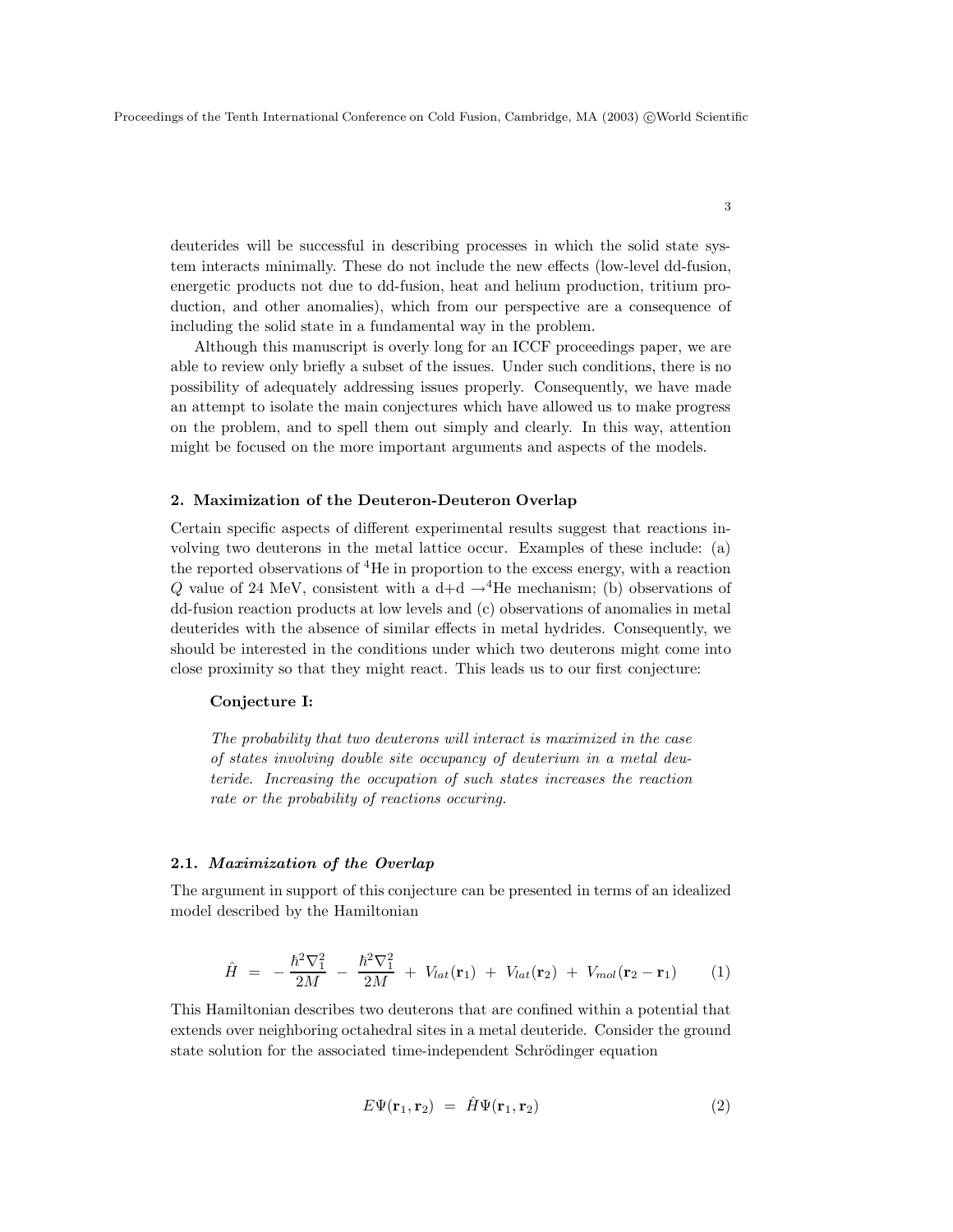An approximate solution can be developed of the form<sup>c</sup>

$$
\Psi(\mathbf{r}_1, \mathbf{r}_2) = \sum_{i,j} \phi(\mathbf{r}_1 - \mathbf{R}_i) \phi(\mathbf{r}_2 - \mathbf{R}_j) g(\mathbf{r}_2 - \mathbf{r}_1)
$$
\n(3)

where the  $\phi$  functions are single deuteron wavefunctions and the  $\mathbf{R}_i$  are the equilibrium positions in the octahedral sites. The separation function  $g(\mathbf{r}_2 - \mathbf{r}_1)$  serves to keep the deuterons apart when they are in the same site.

The overlap probability in the special case that the two deuterons are assumed to be centered at neighboring sites in this approximation is

$$
P_{ij}(\mathbf{r}) = V_{nuc} |\phi(\mathbf{r} - \mathbf{R}_i)|^2 |\phi(\mathbf{r} - \mathbf{R}_j)|^2 g^2(0)
$$
\n(4)

where  $V_{nuc}$  is a nuclear volume. The overlap probability when the two deuterons are at the same site is

$$
P_{ii}(\mathbf{r}) = V_{nuc} |\phi(\mathbf{r} - \mathbf{R}_i)|^2 |\phi(\mathbf{r} - \mathbf{R}_i)|^2 g^2(0)
$$
\n(5)

The same-site overlap probability is maximized when the deuterons are both at the equilibrium position

$$
P_{ii}(\mathbf{R}_i) = V_{nuc} |\phi(0)|^2 |\phi(0)|^2 g^2(0)
$$
\n(6)

To see how big the site-other-site overlap can be, we take the ratio of  $P_{ij}(\mathbf{r})$  and the same site overlap at the equilibrium position

$$
\frac{P_{ij}(\mathbf{r})}{P_{ii}(\mathbf{R}_i)} = \frac{|\phi(\mathbf{r} - \mathbf{R}_i)|^2}{|\phi(0)|^2} \frac{|\phi(\mathbf{r} - \mathbf{R}_j)|^2}{|\phi(0)|^2} \tag{7}
$$

If we compute the ratio at a point **r** half-way between the two equilibrium sites, we find that a very small ratio is recovered, as the probability for tunneling to the half-way point is very small. A computation of the overlap probability near one of the equilibrium points is also very small, as one of the deuterons must tunnel all the way from one equilibrium point to the other. We conclude from this argument that two deuterons have the best chance of interacting if they occupy the same site.<sup>d</sup>

$$
\Psi(\mathbf{r}_1,\mathbf{r}_2) = C \sum_{i \neq j} \phi(\mathbf{r}_1 - \mathbf{R}_i) \phi(\mathbf{r}_2 - \mathbf{R}_j) g(\mathbf{r}_2 - \mathbf{r}_1) + D \sum_{i} \psi(\mathbf{r}_1 - \mathbf{R}_i) \psi(\mathbf{r}_2 - \mathbf{R}_i) g(\mathbf{r}_2 - \mathbf{r}_1)
$$

<sup>c</sup>Much better approximate solutions can be developed in the form

In this case, different single-particle wavefunctions are optimized when the two deuterons occupy the same site.

<sup>&</sup>lt;sup>d</sup>It could be argued that a weakness of this argument is that the overlap probability for double occupation is on the order of that for molecular  $D_2$  (as the two deuteron wavefunction is approximately molecular in this kind of model), and that the fusion rate which is well known for  $D_2$  is too small to be relevant for any of the anomalies. However, in the models under consideration, a similar argument could be made based on taking the corresponding ratios of matrix elements instead of probabilities, and a similar conclusion would be reached.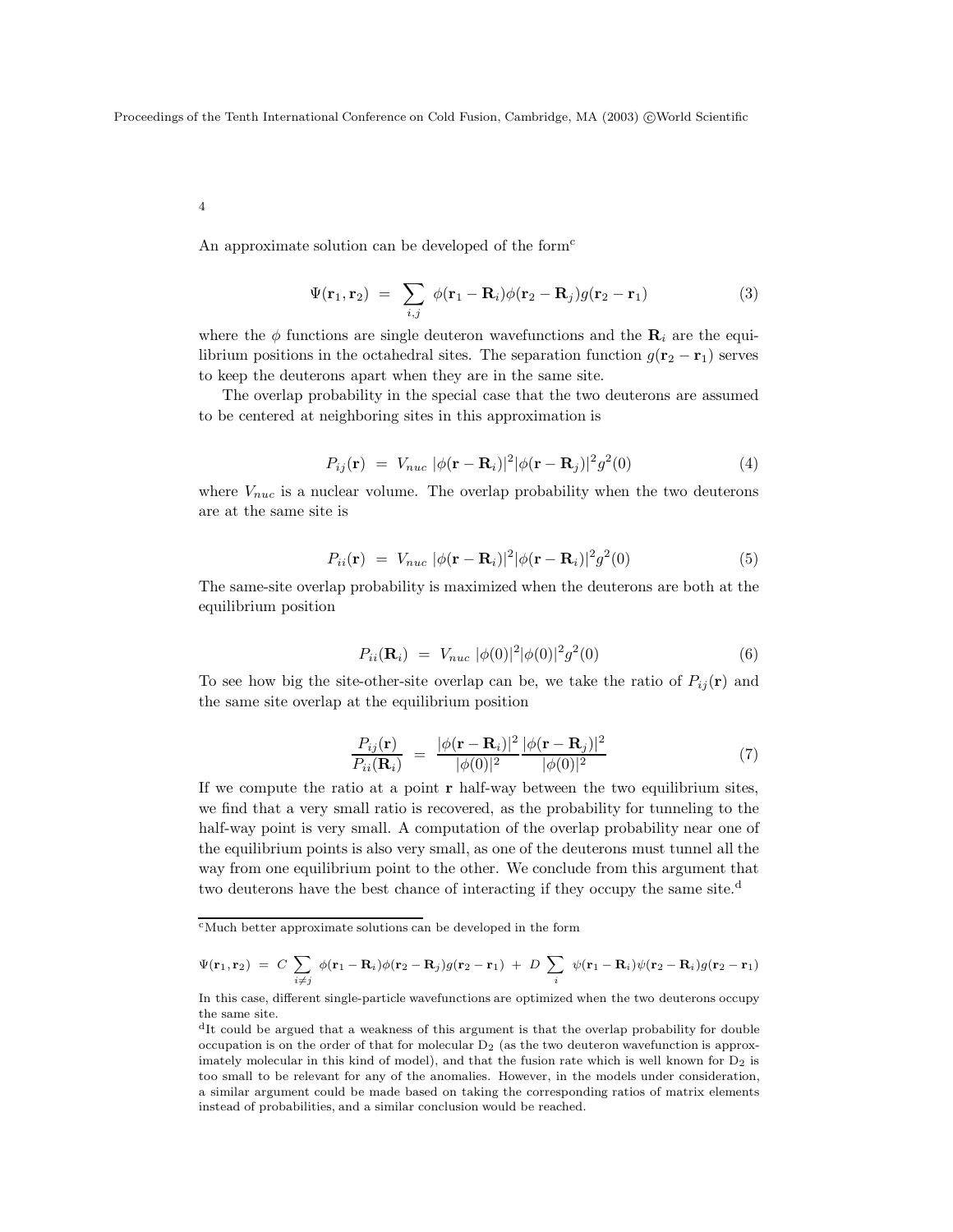### **2.2.** *Connection with Experiment*

There are a variety of rather practical consequences that follow from this first conjecture. In no experiment has it been established directly that double occupancy states are occupied significantly, and hence there is no direct experimental connection between the occupation of such states and the occurrence of anomalies. But there is considerable indirect evidence, some of which we enumerate as follows:

- (1) In Fleischmann-Pons experiments performed at SRI and elsewhere in the early 1990s, there appeared a correlation between the occurence of excess heat and high loading.<sup>15</sup> This is consistent with a requirement for deuterium in states of double occupancy, and we propose this as a more fundamental version of the requirement.
- (2) It has been noted by several experimentalists that the excess heat effect is improved with increasing operating temperature.<sup>e</sup> Storms reported a measurement of the strong dependence of excess heat on temperature in a Fleischmann-Pon experiment, reporting it in terms of an activation energy through a statistical factor  $(e^{-E/kT})$ , with E serving as a chemical activation energy.<sup>17</sup> The energy is this measurement was about 670 meV. We propose that this temperature dependence is due in part to excitation to states of double deuterium occupation, with most of the 670 meV being associated with this particular kind of promotion.
- (3) The activation energy for double occupancy is reduced in the presence of a single most metal atom vacancy. Metal lattices that are highly defective in this regard would be expected to be superior. This may be consistent with observations in the case of codeposition experiments and with the results of Case. Case recently gave results for his highly defective Pd catalyst on carbon, noting that the excess heat appeared to increase with temperature (from 185 C to 205 C) with an associated activation energy of 13 kcal/mol, which is about  $560 \text{ meV}$ <sup>18</sup>
- (4) Little in the models under discussion in this manuscript suggest that PdD is unique in the properties required for excess heat or other anomalies. Instead, it is the ability to load Pd very highly using electrochemistry near room temperature to achieve a high deuterium chemical potential that is more relevant in the Fleischmann-Pons experiment. Excess heat and other anomalies have been reported in a variety of other metal deuterides. In the Case experiment, the loading is not particularly high, yet there seems to be good evidence that excess heat is produced.

#### **3. Site-other-site Reactions**

Nuclear physics as currently understood in the mainstream literature and in textbooks does not provide a physical basis for the anomalies, as has been noted many times since 1989. Consequently, there must be new physical processes involved. Experimental results in which heat, or fusion products at low level, are observed are indicative that new physics is going on; but, in our view does not provide much insight as to precisely what physical mechanisms are involved. For this, we turn to experiments in which low-level nuclear products are seen that are not consistent with dd-fusion.

<sup>e</sup>Fleischmann and Pons discussed a positive feedback mechanism early on,<sup>16</sup> which takes advantage in part of improved operation at higher temperature.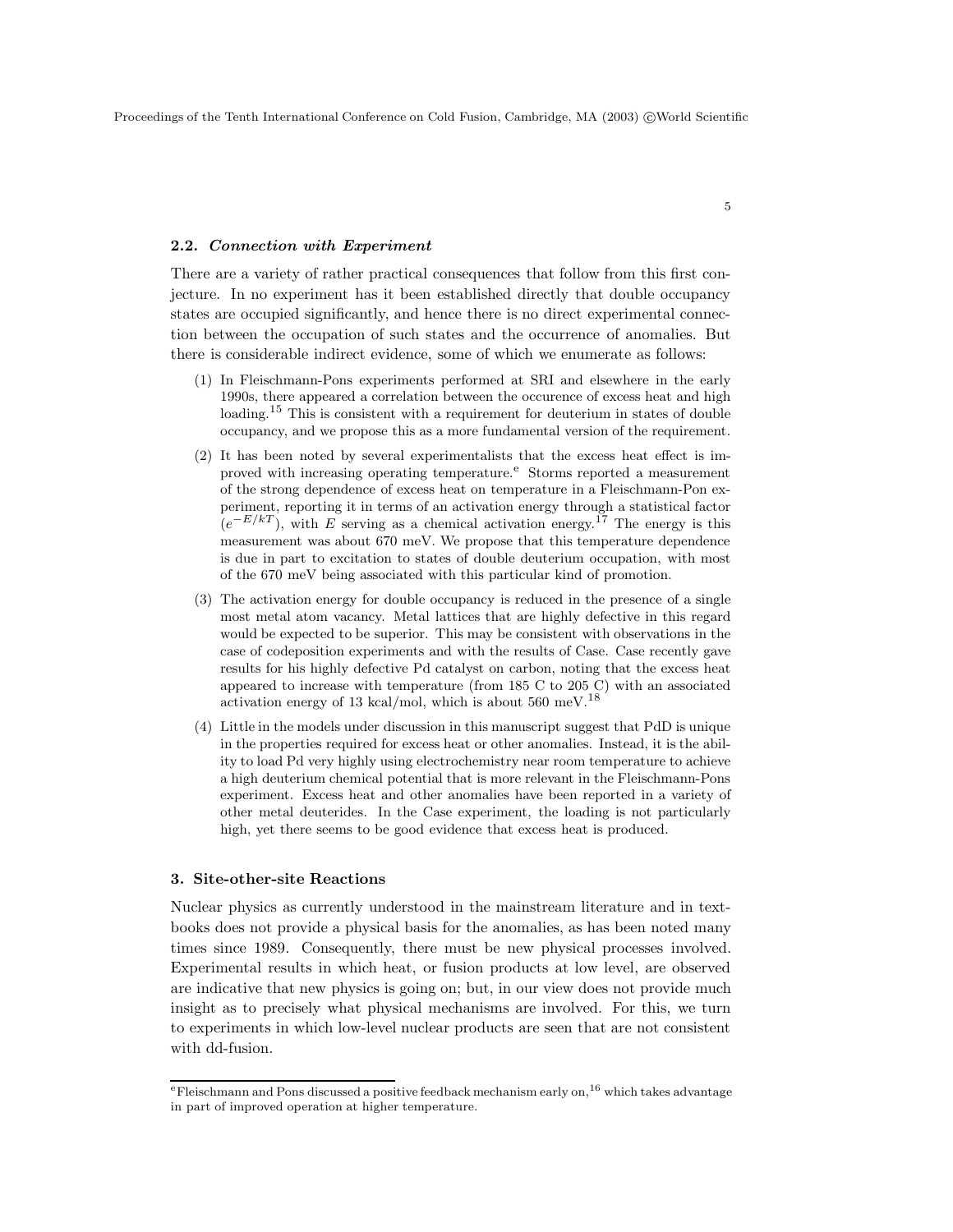6

In some experiments involving metal deuterides, fast alpha particles have been seen in relatively small amounts. In the case of PdD, alphas have been observed<sup>f</sup> between 11 and 16 MeV.<sup>19</sup> In the case of TiD, alphas and protons have been observed near 14 MeV.<sup>20</sup> We proposed previously that alpha emission above 10 MeV might occur based on a new kind of site-other-site reaction process, in which the energy from a reaction at one site is coupled to a reaction at another site.<sup>22</sup> We previously conjectured that site-other-site reactions of the form23*,*24*,*<sup>25</sup>

$$
(\mathrm{d} + \mathrm{d})_a + (^A \mathrm{Pd})_b \longrightarrow (^4 \mathrm{He})_a + (^{A-4} \mathrm{Ru} + ^4 \mathrm{He})_b \tag{8}
$$

are involved in the production of fast alphas in the case of the PdD experiments. Below, we propose a modification of this kind of reaction, to be more consistent with the nuclear physics literature. Nevertheless, this leads us to our second conjecture:

#### **Conjecture II:**

*It is possible for nuclear reactions at two sites to be coupled together as a second-order (or part of a higher-order) quantum process.*

For this to be so, reactions at each site individually must exchange a quantum with some quantum system that has a coherence length which encompasses both sites. In the course of our investigations, we examined for this photon exchange, phonon exchange and interactions with plasmons. In the end, it seemed to be clear that phonon exchange would produce the largest effect of this sort, as phonon exchange in nuclear reactions would be mediated by the strong force, and hence be much stronger than processes involving photon exchange.

#### **3.1.** *Lattice Resonating Group Method*

Phonon exchange is usually not included in nuclear physics calculations of fusion processes. Our intuition about how nuclear reactions occur is based on a vacuum description, which was developed around 1930 and used successfully for nuclear physics work ever since. In this picture, a fast deuteron approaching a stationary deuteron in a metal deuteride might with some small probability tunnel to the stationary deuteron, approaching it on the fermi scale. If the two deuterons approach close enough to touch on the nuclear scale, then nuclear rearrangement can occur, and the exothermic nuclear products  $p+3H$  or  $n+3He$  leave about as fast as the laws of physics allows. Processes mediated by the strong force are no longer possible once the product nuclei are separated by about 10 fm, which occurs on a time scale on the order of  $10^{-21}$  seconds. There is no time to communicate that a reaction has

<sup>&</sup>lt;sup>f</sup>We had been interested in some time by the report of Chambers et al,<sup>21</sup> as the alpha energies appeared to be consistent with a direct process in which the 24 MeV from the first site reaction is expressed in the alpha ejection. However, in that work there were noted diagnostic issues which cast doubt on the results. As these results have not been replicated, and as they are in qualitative disagreement with the results of Lipson et al,  $^{19}$  we will disregard them.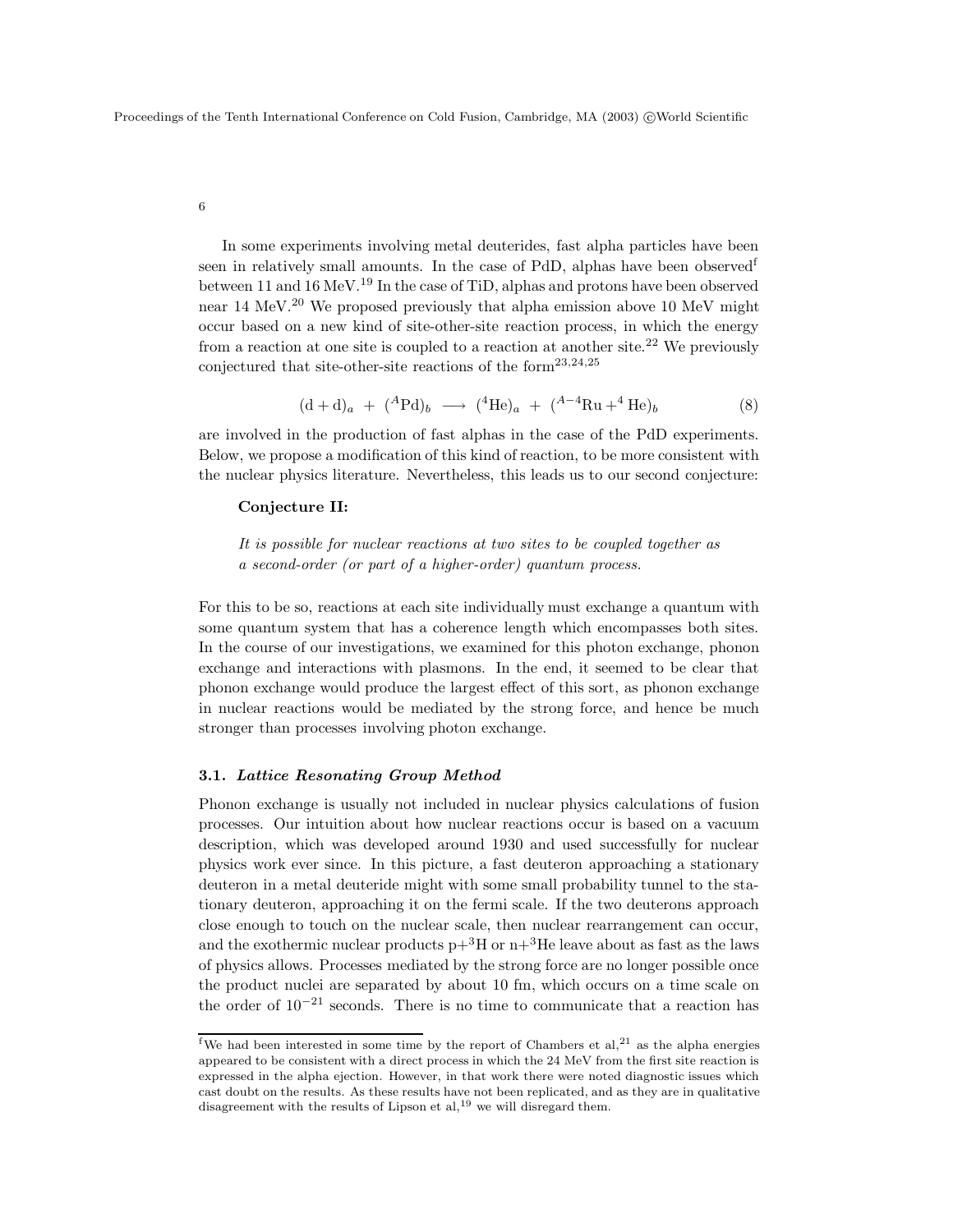happened with neighbors on the atomic scale before the reaction is over and done. Hence the reaction physics should be well described by a vacuum description. Detailed computations done using the resonating group method or R-matrix method, both vacuum models, give good agreement with experimental results.

Both the resonating group method and R-matrix method can be generalized to include phonon exchange with little difficulty, at least formally. In the case of the resonating group method,<sup>26</sup> we might write the variational wavefunction  $\Psi_t$  in the form

$$
\Psi_t = \sum_j \Phi_j F_j \tag{9}
$$

where the  $\Phi_j$  keep track of the nuclear structure of the reactants, and the channel separation factors  $F_j$  describe the relative coordinates of the reactants. The optimization of the channel separation factors is accomplished through

$$
EF_j = \langle \Phi_j | \hat{H} | \Phi_j \rangle F_j + \sum_{k \neq j} \langle \Phi_j | \hat{H} - E | \Phi_k F_k \rangle \tag{10}
$$

The generalization of the resonating group method<sup>24</sup> can be accomplished by assuming a different variational wavefunction Ψ*<sup>t</sup>*

$$
\Psi_t = \sum_j \Phi_j \Psi_j \tag{11}
$$

where the  $\Psi_j$  are lattice channel separation factors, which keep track of the separation of the reactants as well as the position of the other quantum particles in the relevant local environment. The optimization of the lattice channel separation factors is accomplished analogously

$$
E\Psi_j = \langle \Phi_j | \hat{H} | \Phi_j \rangle \Psi_j + \sum_{k \neq j} \langle \Phi_j | \hat{H} - E | \Phi_k \Psi_k \rangle \tag{12}
$$

With this generalization, we have an improved formulation that now includes phonon exchange, and contains earlier vacuum descriptions as a limit or subset. The new physics is compatible with earlier work in nuclear physics. This leads us to our third conjecture

## **Conjecture III:**

*The anomalies in metal deuterides can be accounted for theoretically within a formulation that generalizes the vacuum models to include the local solid state environment. No other new basic physics is required beyond what is in the textbooks, at least in principle.*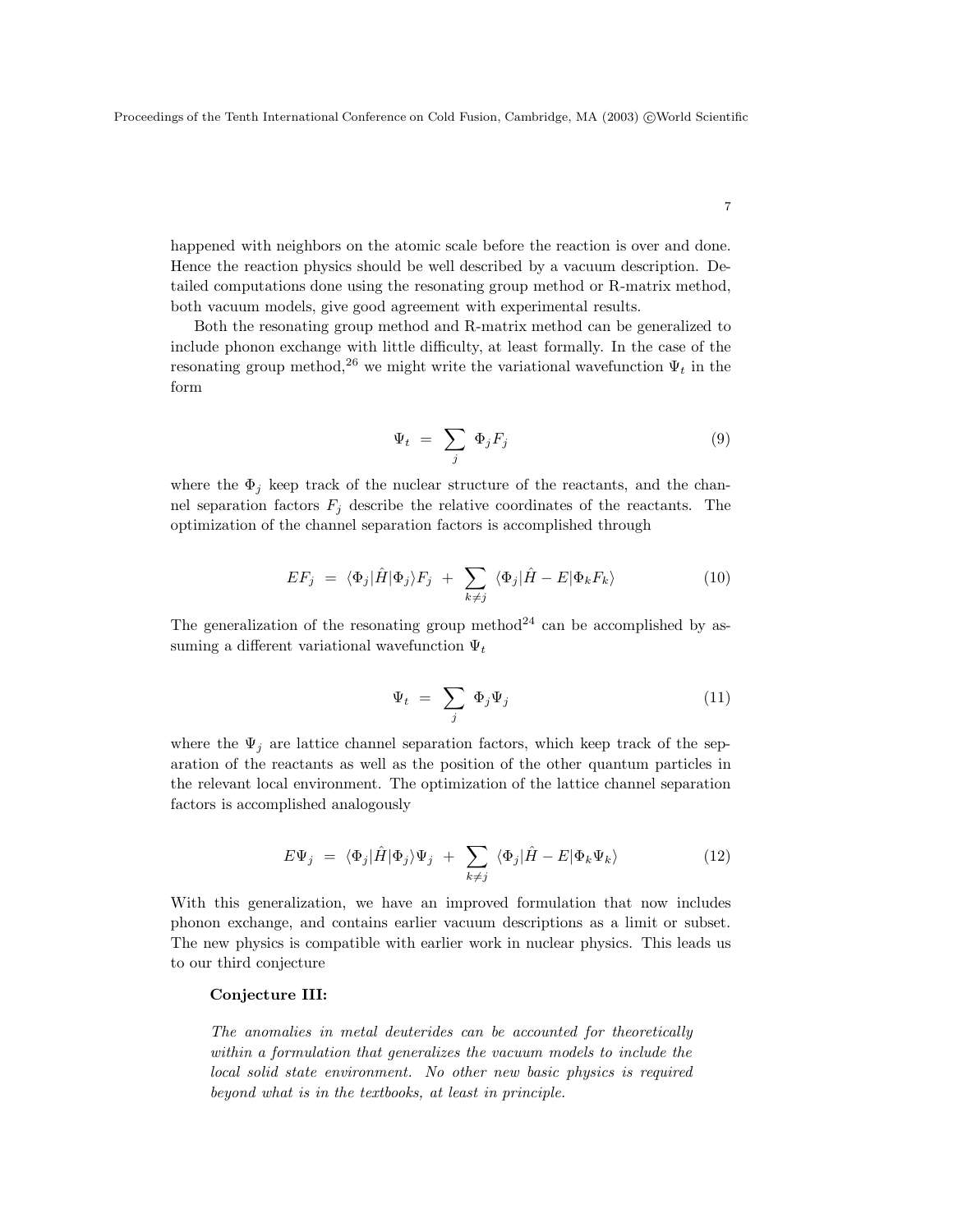



Figure 1. Schematic of an idealized second-order two-site reaction for the experiment of Lipson et al. Site-other-site coupling leads to the formation of a Bohr excited nuclear state in Pd, which decays through a multitude of channels (some of which are indicated).

There have been a wide variety of novel physical mechanisms proposed, including the possibility that quantum mechanics will need to be replaced, to account for the new experiments. In this conjecture, a belief is being expressed that only a single very plausible new piece of physics needs to be added to the large body of established physical law to make progress on this class of problem. In our work we have had much success proceeding in this way, but at this point we have no proof that this is so.

## **3.2.** *Connection with Experiment*

Although the second-order site-other-site reaction mechanism under discussion is new, we would expect the alpha ejection part of the process to be something like photon-induced alpha emission, at least in the limit that a small number of phonons are exchanged. This latter process has been studied in the nuclear physics literature over the years, and at present is reasonably well understood. Photoalpha emission occurs primarily through a process in which an excited nucleus is formed, from which alphas and other particles evaporate.<sup>27</sup> There does exist a direct mechanism,<sup>28</sup> as we assumed in our earlier discussions, but this is at most a minor fraction of the total process. Photoalpha emission itself is only a small part of the total photoabsorption process. Most of the alpha particles within the statistical model are ejected at energies well below the maximum energy associated with a ground state to ground state direct process. Consequently, the signature of alpha ejection in the case of metal deuterides should instead be a broad distribution centered at energies below the maximum energy.<sup>29</sup> The resulting site-other-site mechanism is illustrated in Figure 1.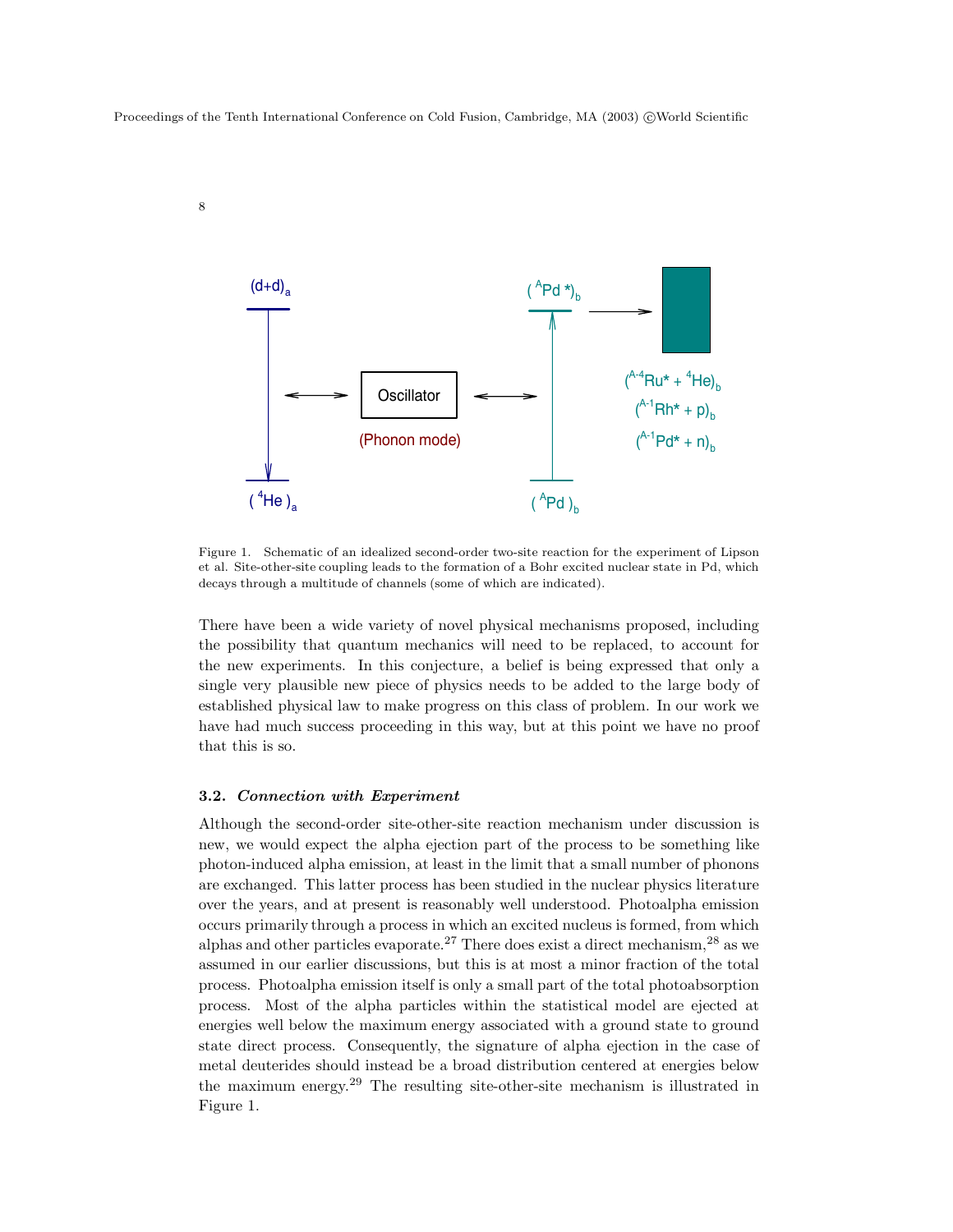

Figure 2. Spectrum for alpha emission estimate from a naive version of the Weisskopf-Ewing approximation.

(1) The observation of alphas in PdD in the range of 11-16 MeV of Lipson et al.<sup>19</sup> appears to be consistent with this kind of mechanism. We have estimated the alpha spectrum (see Figure 2) for this kind of mechanism from a naive version of the Weisskopf-Ewing model<sup>27</sup> based on

$$
I(E) \sim e^{-2G(E)} E e^{(a\epsilon)^{1/2}}
$$
\n(13)

with  $\epsilon = \Delta E - I_{\alpha} - E$ . This spectrum is a bit higher in energy than the experimental results. Note that a significant energetic proton signal would be expected below 14 MeV.

- (2) The alpha and proton signals seen in TiD by Lipson et al.<sup>20</sup> is similarly consistent with the mechanism under discussion. The maximum proton and alpha energies for the different titanium isotopes is shown in Figure 3. We note that the alpha yield from photofission is larger in Ti than in Pd, which leads one to wonder whether the associated alpha signals in TiD through this mechanism would be larger than in PdD if all other things were equal.
- (3) We note the measurements of energetic low mass charged ions from TiD by Cecil's group from the early 1990s, which is generally consistent with this kind of mechanism.<sup>30</sup>
- (4) This kind of site-other-site disintegration mechanism should produce primarily neutrons and protons, with alphas, deuterons and tritons as having a lower integrated emission probability. Gammas would be present in connection with the stabilization of the daughter nuclei. In the case of neutron emission from a Bohr excited metal nucleus, a roughly exponential spectrum would be expected at low energy<sup>31</sup> (with a smaller contribution from the direct process). There exists at least one report of a roughly exponential neutron emission from TiD. $^{32}$

It would be very interesting in future experiments to determine whether all of the expected particles and gammas are present in association with alpha emis-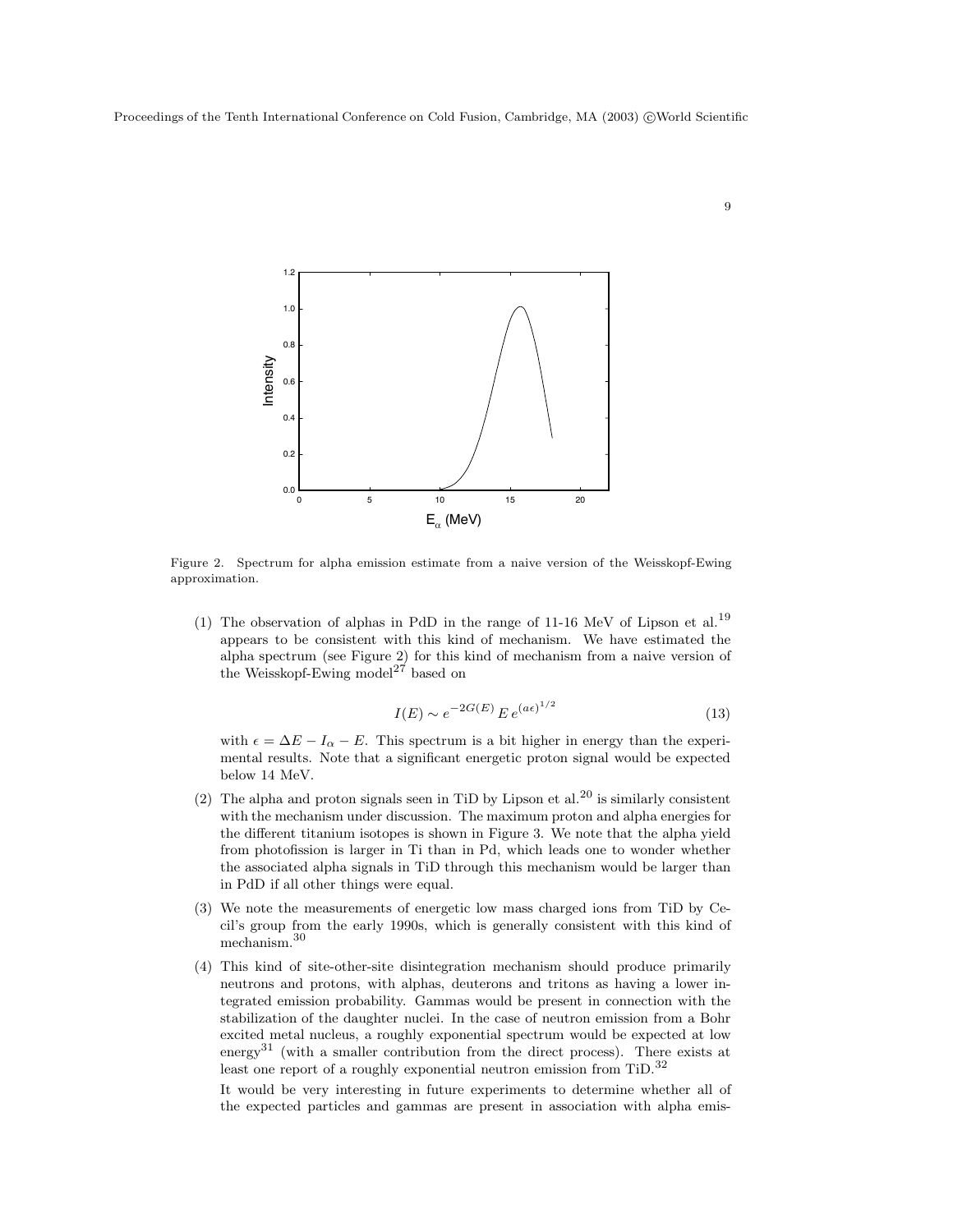



Figure 3. Maximum proton and alpha ejection energies assuming  $\Delta E = 23.85$  MeV.

sion, and to see whether the associated spectra can be compared with 24 MeV photodisintegration spectra.

### **3.3.** *Not a Second-Order Process*

It is not difficult to develop a model for site-other-site coupling as a second-order process, such as outlined in previous work.<sup>24</sup> The computation is illuminating for two reasons. The first is that the resulting reaction rate is lower than experiment by tens of orders of magnitude, which leads immediately to the conclusion that this effect is not a simple second-order quantum process (present thinking is that it is a decay channel for the null reaction process discussed below). The second is that the computation illustrates clearly issues associated with localization. For models with thermal excitation, the off-resonant phonon field is localized, and there can be no effect. For a single highly-excited phonon mode with single phonon exchange at both sites, the effect is again local. However, for a single highly-excited phonon mode with nonlinear coupling at both sites, the second-order effect would be nonlocal. This is interesting, and it provides a foundation for nonlocality in the case of the null reactions.

## **4. Phonon Coupling**

In the previous section, we described a formulation in which phonon interactions might be included at the outset in a fusion calculation. The resulting formulation is written in terms of lattice channel separation factors, which are much more complicated than the channel separation factors of the vacuum version of the problem. We have introduced a simplifying picture which allows for progress to be made on detailed calculations with the new model.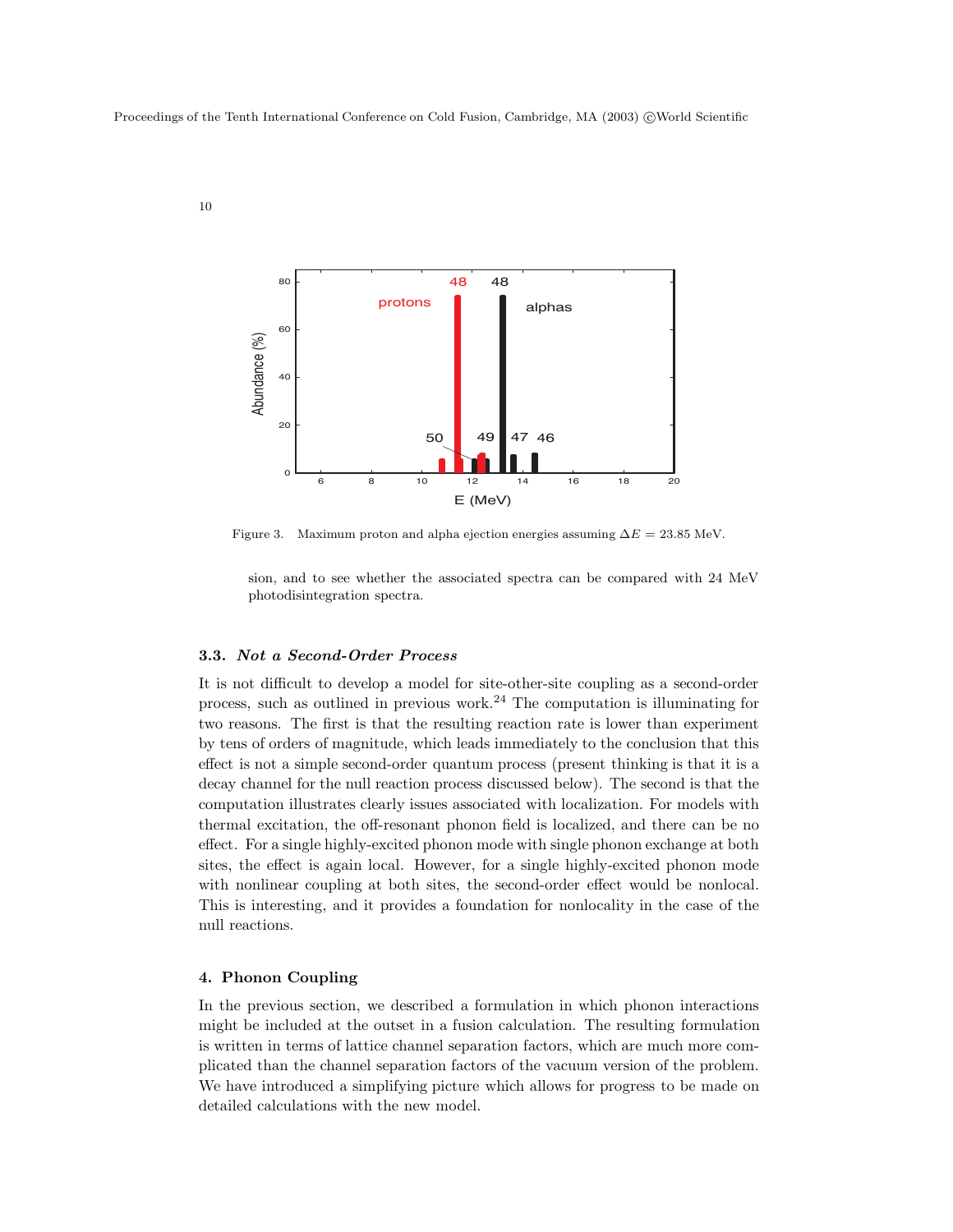The basic issue is that the solid state quantum system has a large number of degrees of freedom, and it is prohibitive to attempt a computation in which an attempt is made to keep track of all of them. Hence we seek simpler models that contain the effects under discussion, but which neglect everything not essential. In this case, we propose an idealized model of the lattice in which a single phonon mode is highly excited, and all other phonon modes are excited thermally.<sup>33</sup> In the case of an individual lattice separation factor, this simplifying picture would allow us to work with approximate lattice channel separation factors of the form

$$
\Psi_j \longrightarrow F_j \phi_n \tag{14}
$$

where  $\phi_n$  is a simple harmonic oscillator eigenfunction describing *n* phonons in the highly-excited mode. All other modes are presumed thermal, and we suppress them in the notation.

There are numerous consequences of this, some of which will be touched on below. This leads us to yet another conjecture:

### **Conjecture IV:**

*Anomalies in metal deuterides are stimulated by strong phonon excitation.*

The basic idea is that without strong phonon excitation, site-other-site interactions are suppressed, and the new processes under discussion do not occur. The issues of which phonon modes need to be excited, and by how much, remain to be addressed.

#### **4.1.** *Mechanism*

There are different approaches to the problem of phonon exchange mechanism. We recognize at least two different basic mechanisms. On the one hand, the positions of the center of mass of the different nuclei are phonon operators, and the strong force between nuclei can be thought of as a nonlinear interaction of very high order. On the other hand, if a reaction occurs then the phonon modes themselves may be different in the initial state reaction channel than in the final state reaction channel. An early description of this effect in the case of electronic transitions in molecules was given by Duschinsky.<sup>34</sup> There is no reason in principle why both mechanisms cannot play a role at the same time.

The two mechanisms lead to qualitatively different kinds of results in the analysis of anomalies in metal deuterides. The Duschinsky mechanism is far selective in what specific reactions are favored, and leads to perhaps a simpler picture overall. At present, our focus is on the Duschinsky mechanism.

Given a focus on Duschinsky coupling, the question that follows is what are the ramifications in the phonon-nuclear coupling problem. In molecular physics, a change in the phonon mode structure can result either from a change in the force constants or a change in the masses. From our perspective, if two deuterons are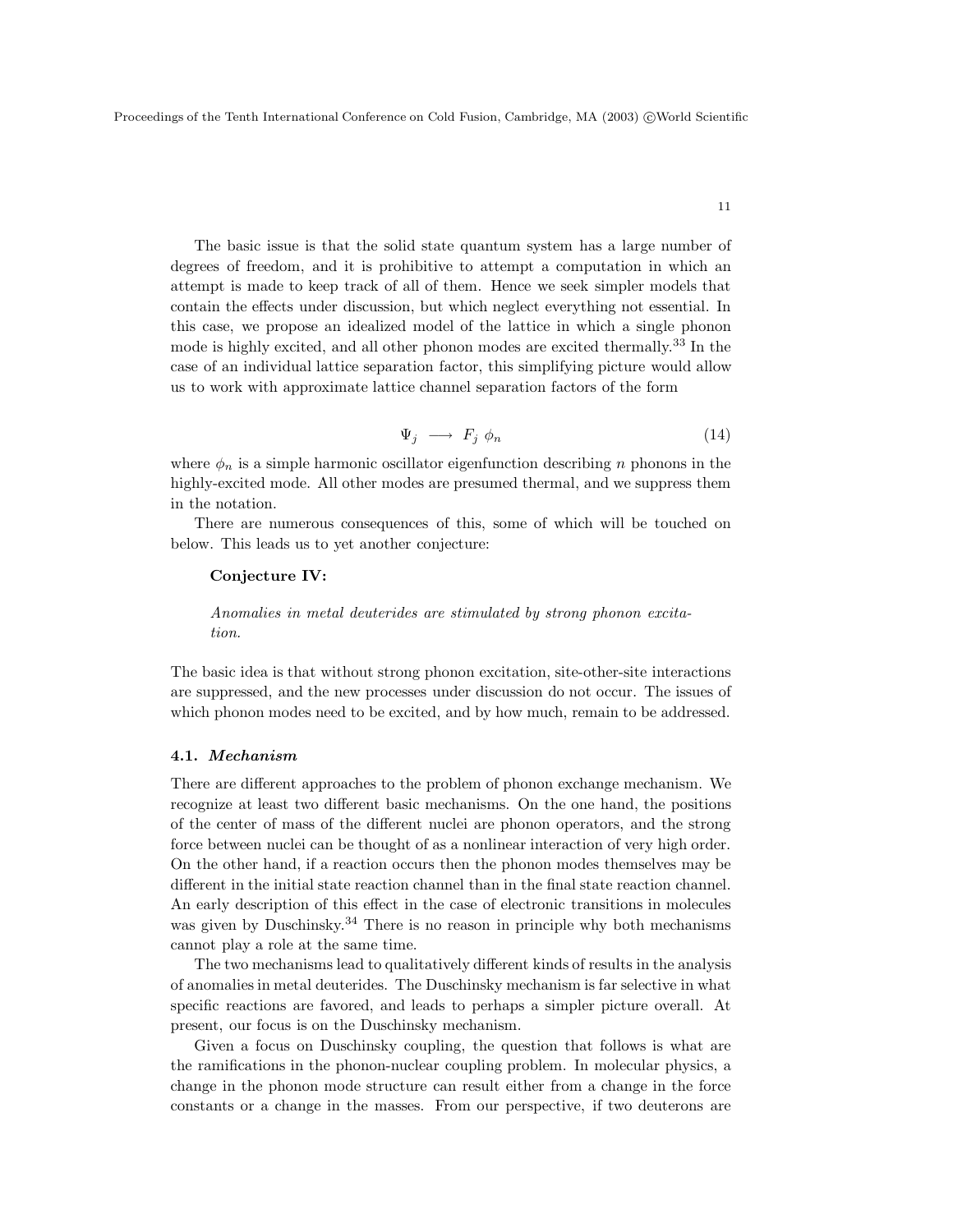localized within fermis, then to the lattice they will look like a helium nucleus, in terms of both force constants and masses.<sup>g</sup> On the other hand, transitions that result in a free neutron behave very differently, since the neutron is invisible to the lattice. For these transitions, a Duschinsky effect can be present since there is a mass change from the point of view of the lattice.

## **4.2.** *Hybrid Description of Position Operators*

We have noted previously that there are difficulties inherent in the calculation of phonon-nuclear interactions since the nuclear interactions are localized and the phonon excitation is not. A description based on the nuclear center of mass coordinates  $\mathbf{R}_j$  is convenient for describing local interactions, but is highly inconvenient for describing a highly excited phonon mode. A description based on a decomposition into phonon operators  $\hat{q}_m$ 

$$
\hat{\mathbf{R}}_j = \mathbf{R}_j^0 + \sum_m \mathbf{u}_j[m] \hat{q}_m \tag{15}
$$

is convenient for describing the highly excited phonon mode, but is highly inconvenient for describing local nuclear interactions. To resolve this issue, we have previously proposed a hybrid description of the form<sup>35</sup>

$$
\hat{\mathbf{R}}_j = \mathbf{u}_j \hat{q} + \hat{\overline{\mathbf{R}}}_j \tag{16}
$$

which isolates explicitly the contribution of the highly excited phonon mode  $\mathbf{u}_i\hat{q}$ , and combines the contributions from all the other phonon modes into a residual position operator  $\hat{\overline{\mathbf{R}}}_j$ .

## **4.3.** *Phonon Interaction Matrix Element*

The discussion above allows us to begin estimating the phonon interaction matrix element. It is perhaps convenient here to examine the construction under the simplifying assumption of a scalar Gaussian nuclear model (with distinguishable nucleons), since this construction makes clear how the coupling works in this approach and allows for some initial quantitative estimates. We consider the specific example of phonon exchange in the case of a transition between the <sup>4</sup>He ground state and an  $n+3$ He state.<sup>h</sup> We may write in the case of a particular interaction potential

$$
V^{nn'}(\mathbf{\bar{r}}) = \langle \Phi[\mathbf{n} + {}^{3}\mathbf{He}] \phi_n \mid \hat{H} - E \mid \Phi[{}^{4}\mathbf{He}] \phi_{n'} \rangle \tag{17}
$$

<sup>g</sup>Although the force constants in this case may be very different upon separation.

<sup>&</sup>lt;sup>h</sup>A detailed discussion of this kind of calculation has been given previously,<sup>25,33</sup> so here we focus on how the problem is set up initially.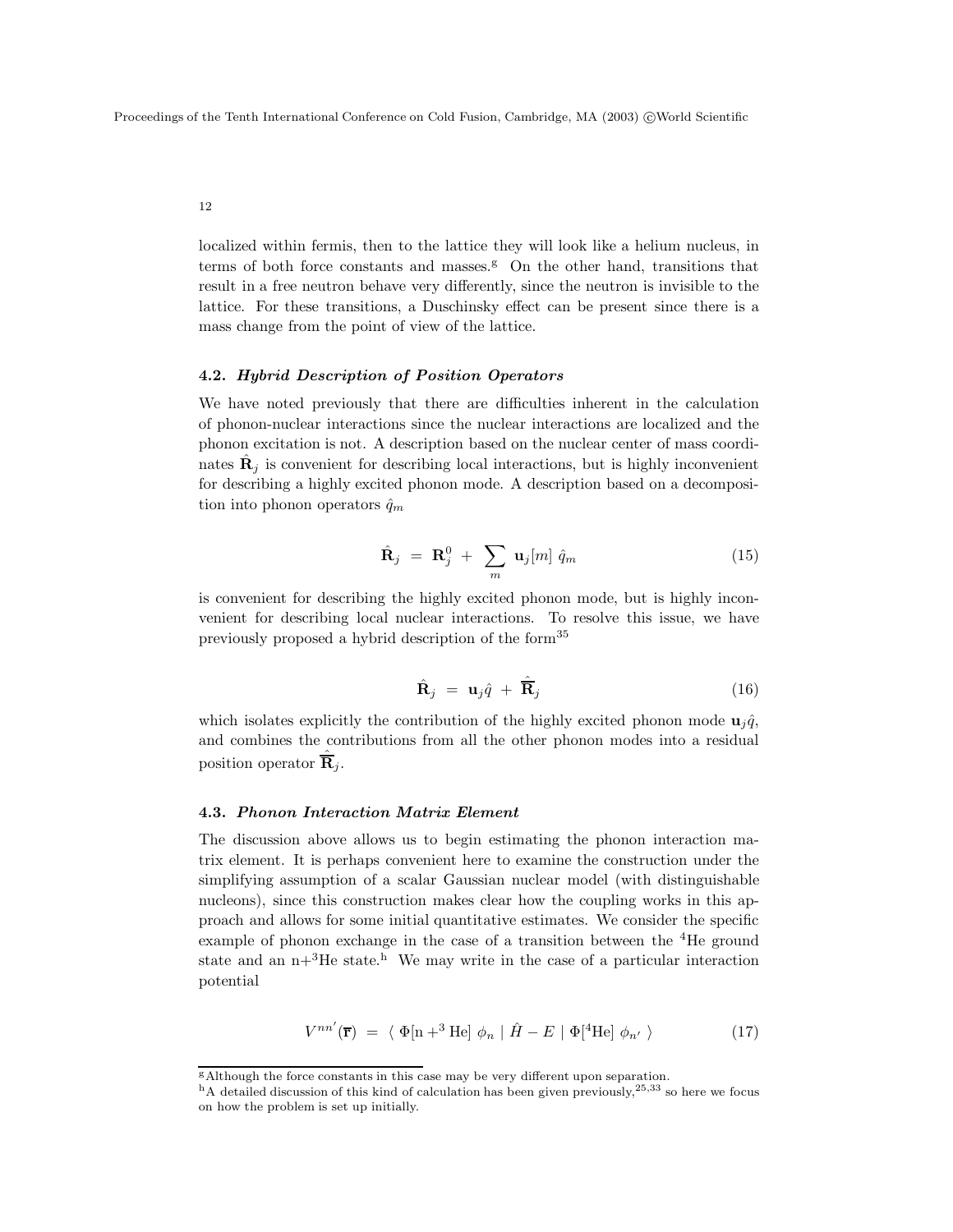$$
13\quad
$$

We can think of this as a phonon matrix element in the sense

$$
\langle \Phi[\mathbf{n} + {}^{3}\mathbf{He}] \phi_n | \hat{H} - E | \Phi[{}^{4}\mathbf{He}] \phi_{n'} \rangle = \langle \phi_n | \hat{\Upsilon}(\overline{\mathbf{r}}, \hat{q}) | \phi_{n'} \rangle \tag{18}
$$

where

$$
\hat{\Upsilon}(\overline{\mathbf{r}},q) = \langle \Phi[\mathbf{n} + {}^{3}\mathbf{He}] | \hat{H} - E | \Phi[{}^{4}\mathbf{He}] \rangle \tag{19}
$$

where the integration is over the internal coordinates of the <sup>3</sup>He nucleus. Assuming a scalar Gaussian nuclear model,<sup>i</sup> we can take for the <sup>4</sup>He nucleus a wavefunction of the form

$$
\Phi[^{4}He] = N_4 e^{-\beta_4 |\mathbf{r}_1 - \mathbf{r}_2|^2} e^{-\beta_4 |\mathbf{r}_1 - \mathbf{r}_3|^2} e^{-\beta_4 |\mathbf{r}_1 - \mathbf{r}_4|^2} e^{-\beta_4 |\mathbf{r}_2 - \mathbf{r}_3|^2} e^{-\beta_4 |\mathbf{r}_2 - \mathbf{r}_4|^2} e^{-\beta_4 |\mathbf{r}_3 - \mathbf{r}_4|^2}
$$
\n(20)

where  $N_4$  is a normalization constant. For the  $n+3$ He channel we take

$$
\Phi[n + {^{3}}\text{He}] = N_3 e^{-\beta_3 |\mathbf{r}_1 - \mathbf{r}_2|^2} e^{-\beta_3 |\mathbf{r}_1 - \mathbf{r}_3|^2} e^{-\beta_3 |\mathbf{r}_2 - \mathbf{r}_3|^2}
$$
(21)

since there is no internal nuclear structure in this model associated with the neutron. We take for the interaction

$$
\hat{H} - E \longrightarrow V_0 \left[ e^{-\alpha |\mathbf{r}_1 - \mathbf{r}_4|^2} + e^{-\alpha |\mathbf{r}_2 - \mathbf{r}_4|^2} + e^{-\alpha |\mathbf{r}_3 - \mathbf{r}_4|^2} \right] \tag{22}
$$

where we assume a scalar Gaussian nuclear force of strength  $V_0$ .

## **4.4.** *Evaluation of the Interaction*

Our interest in this model is in how the phonon interaction appears in the problem. The center of mass of the <sup>4</sup>He and <sup>3</sup>He nuclei (which are phonon position operators in the initial state and final states, respectively) are located at

$$
\hat{\mathbf{R}}[^{4}\mathrm{He}] = \frac{1}{4}[\mathbf{r}_{1} + \mathbf{r}_{2} + \mathbf{r}_{3} + \mathbf{r}_{4}] \qquad \hat{\mathbf{R}}[^{3}\mathrm{He}] = \frac{1}{3}[\mathbf{r}_{1} + \mathbf{r}_{2} + \mathbf{r}_{3}] \qquad (23)
$$

The relative coordinates associated with the <sup>3</sup>He nucleus are

$$
\mathbf{x}_1 = \mathbf{r}_1 - \hat{\mathbf{R}}[^3\text{He}] \qquad \mathbf{x}_2 = \mathbf{r}_2 - \hat{\mathbf{R}}[^3\text{He}] \qquad \mathbf{x}_3 = \mathbf{r}_3 - \hat{\mathbf{R}}[^3\text{He}] \qquad (24)
$$

Since  $\mathbf{x}_1 + \mathbf{x}_2 + \mathbf{x}_3 = 0$ , the integral of Equation (19) is over two of these coordinates. The coordinate  $r_4$  can be expressed in terms of the different center of mass coordinates according to

$$
\mathbf{r}_4 = 4\hat{\mathbf{R}}[^{4}\text{He}] - \mathbf{r}_1 - \mathbf{r}_2 - \mathbf{r}_3 = 4\hat{\mathbf{R}}[^{4}\text{He}] - 3\hat{\mathbf{R}}[^{3}\text{He}] \tag{25}
$$

<sup>&</sup>lt;sup>i</sup>Gaussian models were once of interest in the nuclear physics literature in the 1930s.<sup>36</sup>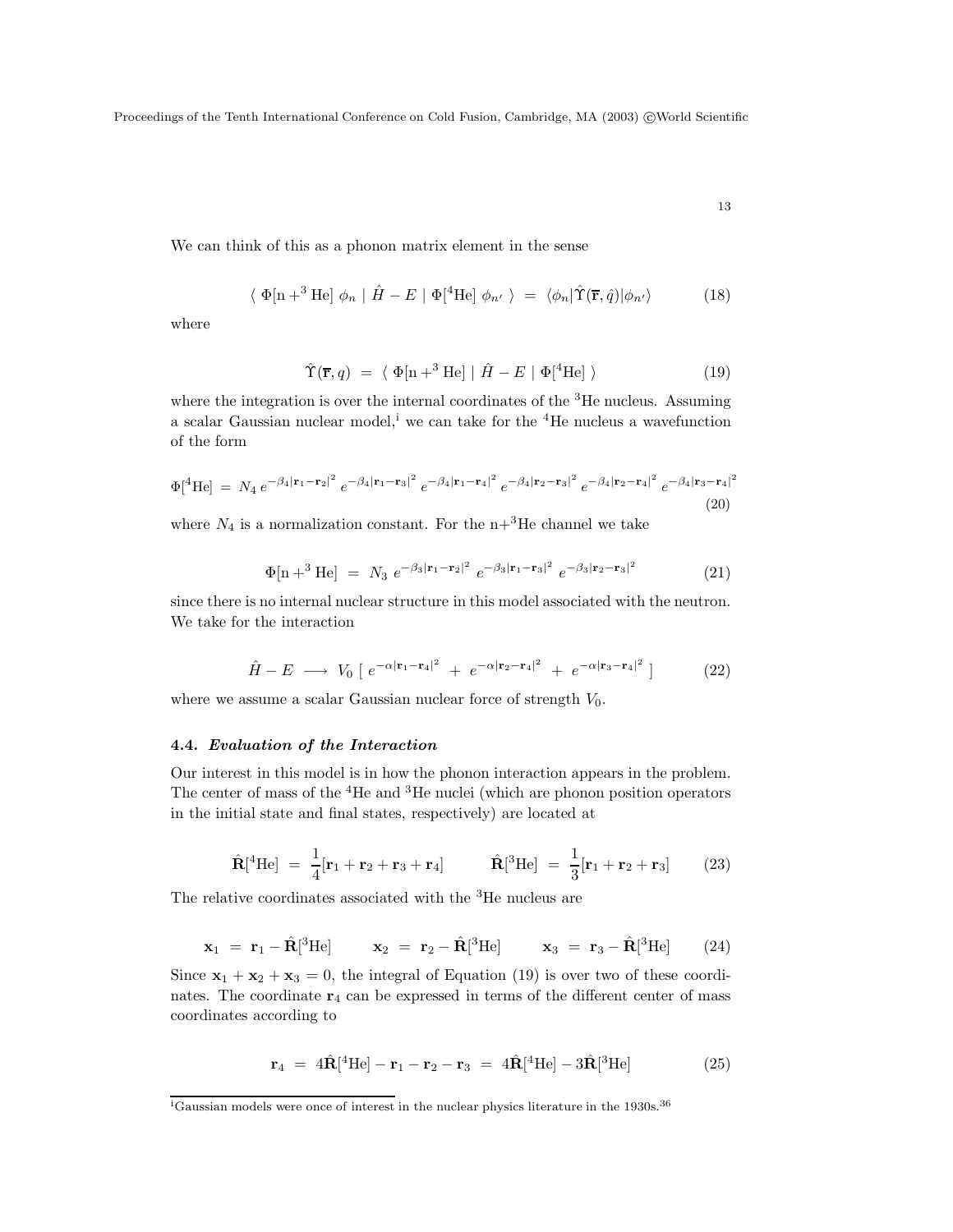The lattice channel separation factor is a function of the distance between the

neutron and <sup>3</sup>He nucleus, which is a phonon operator

 $\hat{\mathbf{r}} = \mathbf{r}_4 - \hat{\mathbf{R}}[^3\text{He}] = 4\left(\hat{\mathbf{R}}[^4\text{He}] - \hat{\mathbf{R}}[^3\text{He}]\right) = \hat{\mathbf{r}} + \Delta\mathbf{u}\,\hat{q}$  (26)

We see a dependence of the phonon interaction in this problem on the relative position operator  $\hat{\mathbf{R}}[^{4}He] - \hat{\mathbf{R}}[^{3}He]$ , which will be nontrivial in this case since the transition involves a Duschinsky modification of the phonon mode structure due to a mass change. This was not present in the dd to <sup>4</sup>He matrix element that we considered before.<sup>25</sup> The  $\hat{\Upsilon}$  operator can then be written in the form

$$
\hat{\Upsilon}(\overline{\mathbf{r}},\hat{q}) = V_0 N_3 N_4 \int d\mathbf{x}_1 \int d\mathbf{x}_2 e^{-\beta_3 |\mathbf{x}_1 - \mathbf{x}_2|^2} e^{-\beta_3 |\mathbf{x}_1 - \mathbf{x}_3|^2} e^{-\beta_3 |\mathbf{x}_2 - \mathbf{x}_3|^2}
$$
\n
$$
\left[ e^{-\alpha |\overline{\mathbf{r}} + \Delta \mathbf{u} \hat{q} - \mathbf{x}_1|^2} + e^{-\alpha |\overline{\mathbf{r}} + \Delta \mathbf{u} \hat{q} - \mathbf{x}_2|^2} + e^{-\alpha |\overline{\mathbf{r}} + \Delta \mathbf{u} \hat{q} - \mathbf{x}_3|^2} \right]
$$
\n
$$
e^{-\beta_4 |\mathbf{x}_1 - \mathbf{x}_2|^2} e^{-\beta_4 |\mathbf{x}_1 - \mathbf{x}_3|^2} e^{-\beta_4 |\mathbf{x}_2 - \mathbf{x}_3|^2} e^{-\beta_4 |\overline{\mathbf{r}} + \Delta \mathbf{u} \hat{q} - \mathbf{x}_1|^2} e^{-\beta_4 |\overline{\mathbf{r}} + \Delta \mathbf{u} \hat{q} - \mathbf{x}_2|^2} e^{-\beta_4 |\overline{\mathbf{r}} + \Delta \mathbf{u} \hat{q} - \mathbf{x}_3|^2} (27)
$$

where  $\mathbf{x}_3 = -\mathbf{x}_1 - \mathbf{x}_2$ . The remaining computation for the scalar Gaussian model is straightforward. We see in the discussion above that the coupling between the nuclei and phonons appears in a natural way within the new formulation. Phonon exchange can introduce angular momentum on the microscopic scale, and result in a modification of the selection rules. Part of our research effort is currently aimed at upgrading the phonon coupling model to take advantage of more realistic nuclear wavefunctions and force models.<sup>37</sup>

#### **4.5.** *Connection with Experiment*

- (1) Phonon exchange leads to the posibility of angular momentum exchange, which implies an ability to modify the microscopic angular momentum selection rules from the vacuum case. This lies at the heart of the possibility of  $d+d\rightarrow 4$ He transitions without gamma emission, as part of site-other-site fast alpha emission, or in connection with excess heat production.
- (2) There is at present no experimental result which demonstrates this mechanism cleanly in isolation. It may be possible to develop such an experiment. One possibility is low energy d+d reactions in a metal deuteride with a highly excited phonon mode, where phonon exchange would lead to a modification of the product angular distribution. Perhaps a better implementation is in the case of a  $p(n,\gamma)d$ reaction under conditions where the neutron and gamma momenta are matched, again assuming a highly excited phonon mode. When the neutron and gamma momentum are equal in magnitude and collinear, the emission in the absence of this effect will occur in a Mössbauer limit where no phonon exchange occurs.<sup>38</sup> Phonon exchange with a highly excited phonon field should be able to produce a modification in the resulting momentum matched angular distribution.

14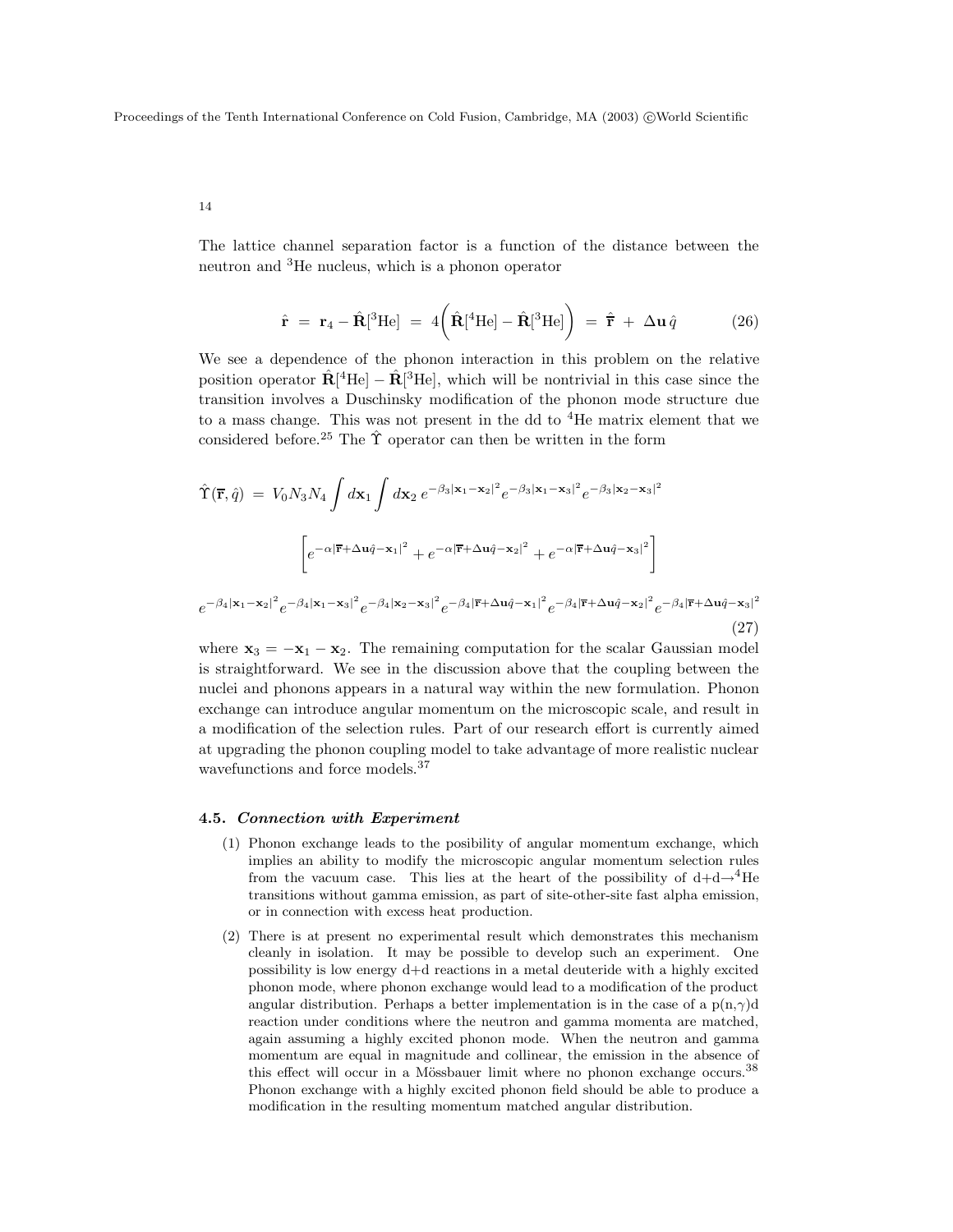(3) In the discussion that follows we will be interested in conditions under which 20 or more units of angular momentum are exchanged through this mechanism in association with excess heat production. We estimated previously that a criterion for this is that the displacement of helium nuclei in relevant sites due to a single highly excited phonon mode should be on the order of 100 fm (independent of the phonon mode frequency). Consequently, we are interested in the issue of how such phonon excitation is developed in different experiments to initiate an excess heat effect. We have proposed previously that this can be accomplished by driving a deuterium flux inside the metal deuteride down a sharp chemical potential step (which might be present inside the metal between different regions, in the vicinity of layers of different materials, or in the case of exothermic desorption of a highly loaded PdD sample). Evidence in support of this comes from the existence of a current threshold in association with the excess heat effect, with the associated interpretation that only when the threshold is reached is there sufficient phononic excitation to transfer 20 or more units of angular momentum.

## **5. Null Reactions**

If there can be new site-other-site reactions, as implied by the fast alpha experiments, the question might be asked as to what the fastest reaction of this kind might be, considering all possible atomic and nuclear mechanisms. Our initial speculation was that in the case of an initial phonon-coupled fusion process of the form d+d  $\rightarrow$ <sup>4</sup>He (which we considered because of its implication in fast alpha emission), that the reaction rate would be fastest if coupled to the inverse process. In the case of a two-site reaction process, this would produce a reaction of the form

$$
(\mathrm{d} + \mathrm{d})_a + \mathrm{(^4He})_b \longrightarrow \mathrm{(^4He})_a + (\mathrm{d} + \mathrm{d})_b \tag{28}
$$

The original proposal involved phonon exchange at both sites, both to satisfy the microscopic selection rules and also to provide a mechanism for coupling the reactions together. In light of the discussion in the previous section, our simplistic notion of the null reaction is probably useful for pedagogical purposes, but would not correspond precisely to the microscopic physics since the individual transitions do not involved phonon exchange through a local Duschinsky mechanism.

In the initial analysis of this process it appeared that localized states might be produced. The initial argument was that as the Coulomb barrier inhibited tunneling in the case of deuterons tunneling initially from an atomic scale separation, the same Coulomb barrier should inhibit tunneling to an atomic scale separation. Our initial calculations seemed to support this notion, as long as transitions between several sites occured. Our current point of view has led to a more complicated picture, in which both the null reaction and the compact states are present, but as part of a more complex process. In this picture, initial transitions from  $D_2$  states associated with double site occupancy would go initially to compact  $n+3$ He states, thus satisfying the requirement for a Duschinsky transition. Compact  $n+3He$  states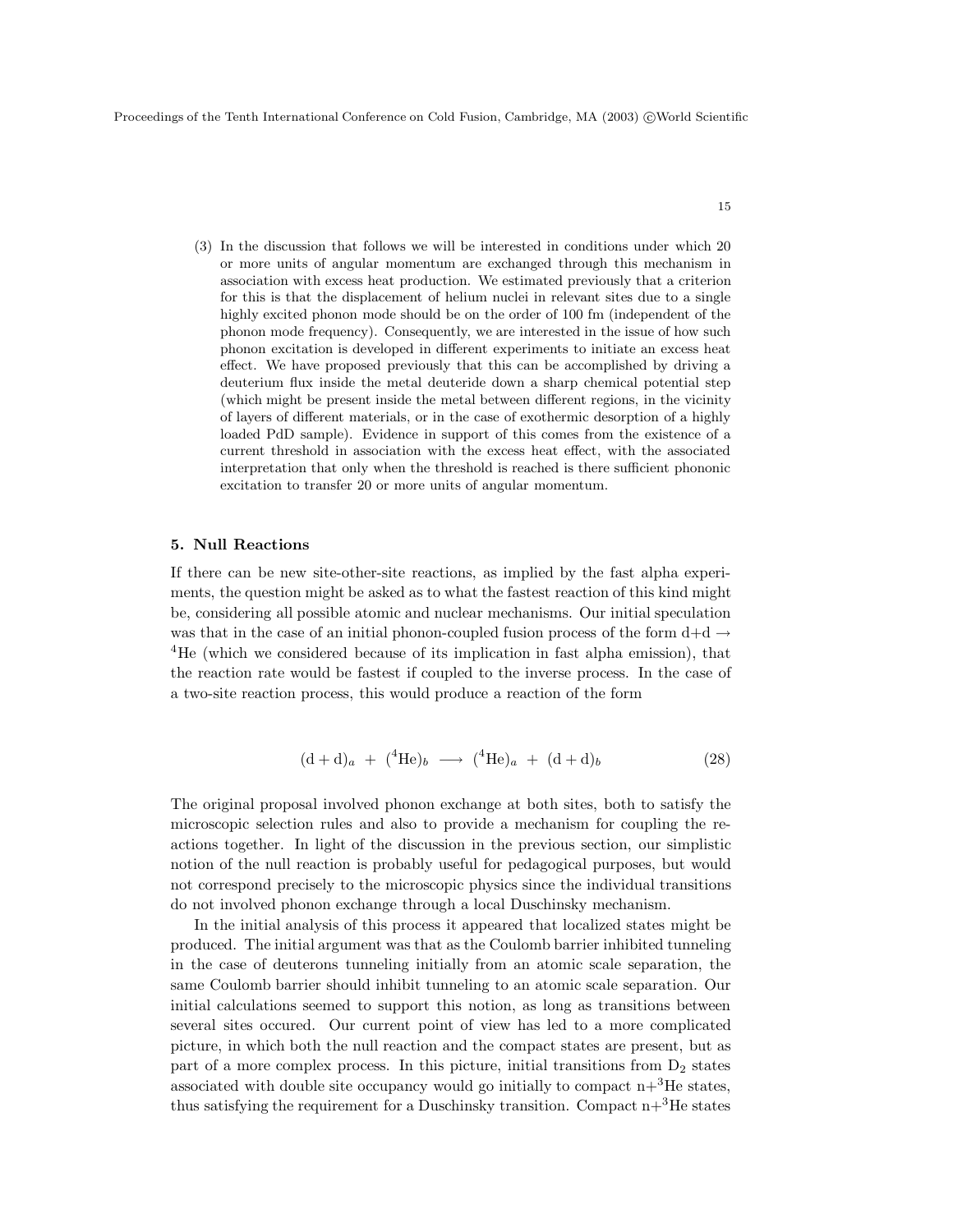16

would undergo transitions to  ${}^{4}$ He states,<sup>j</sup> and it is these transitions which would be important in stabilizing the compact states. This leads us to our next conjecture:

#### **Conjecture V:**

*Null reactions are the dominant processes of the new phonon-coupled site-other-site reactions in metal deuterides.*

As presently conceived, the most important and fastest of these are phonon-induced transitions between helium nuclei and compact  $n+3$ He states in metal deuterides.

#### **5.1.** *The Two-Site Problem*

The simplest model that we can formulate that illustrates how site-other-site interactions might work within the new theory is the two-site problem. We proposed a version of this model earlier,<sup>25</sup> in the context of null reactions based on  $d+d\rightarrow^4$ He transitions. Since that time our point of view has changed some, and our focus now is on different aspects of the model. In the case of a simple scalar nuclear physics model, the two-site problem can be studied using a trial wavefunction of the form

$$
\Psi_{t} = \sum_{n} A_{n} |\Phi^{a}[{}^{4}\text{He}] \Phi^{b}[{}^{4}\text{He}] \phi_{n} \rangle + \sum_{nlm} |\Phi^{a}[{}^{n+3}\text{He}] \Phi^{b}[{}^{4}\text{He}]^{b} \phi_{n} Y_{lm} \rangle \frac{P_{nlm}^{a}(r)}{r}
$$

$$
+ \sum_{nlm} |\Phi^{a}[{}^{4}\text{He}] \Phi^{b}[{}^{n+3}\text{He}] \phi_{n} Y_{lm} \rangle \frac{P_{nlm}^{b}(s)}{s}
$$

$$
+ \sum_{n} \sum_{lm} \sum_{l'm'} |\Phi^{a}[{}^{n+3}\text{He}] \Phi^{b}[{}^{n+3}\text{He}] \phi_{n} Y_{lm}^{a} Y_{l'm'}^{b} \rangle \frac{P_{nlml'm'}^{ab}(r,s)}{rs} \tag{29}
$$

The optimization of the lattice channel separation factors in this case leads to coupled-channel equations which are provided in the Appendix. Our interest previously was in the question of whether the two-site problem permitted stable bound state solutions, and if so whether the associated wavefunctions could be found. Although this question remains of interest to us, there are other issues that might profitably be considered.

A useful concept for a class of problems in quantum mechanics is the notion of a leaky well and nearly bound states. If one has a finite well with finite barriers, it may be possible to develop approximate bound states of the well. Since we have assumed that the barriers are finite, this approximate bound state will leak out of the well with a decay time that could be estimated through standard techniques. It would then be possible to use these unstable states as approximate basis states to calculate the dynamics (and other properties) of a particle within the lossy well.

j Also transitions to p+t states, but this will be of interest later.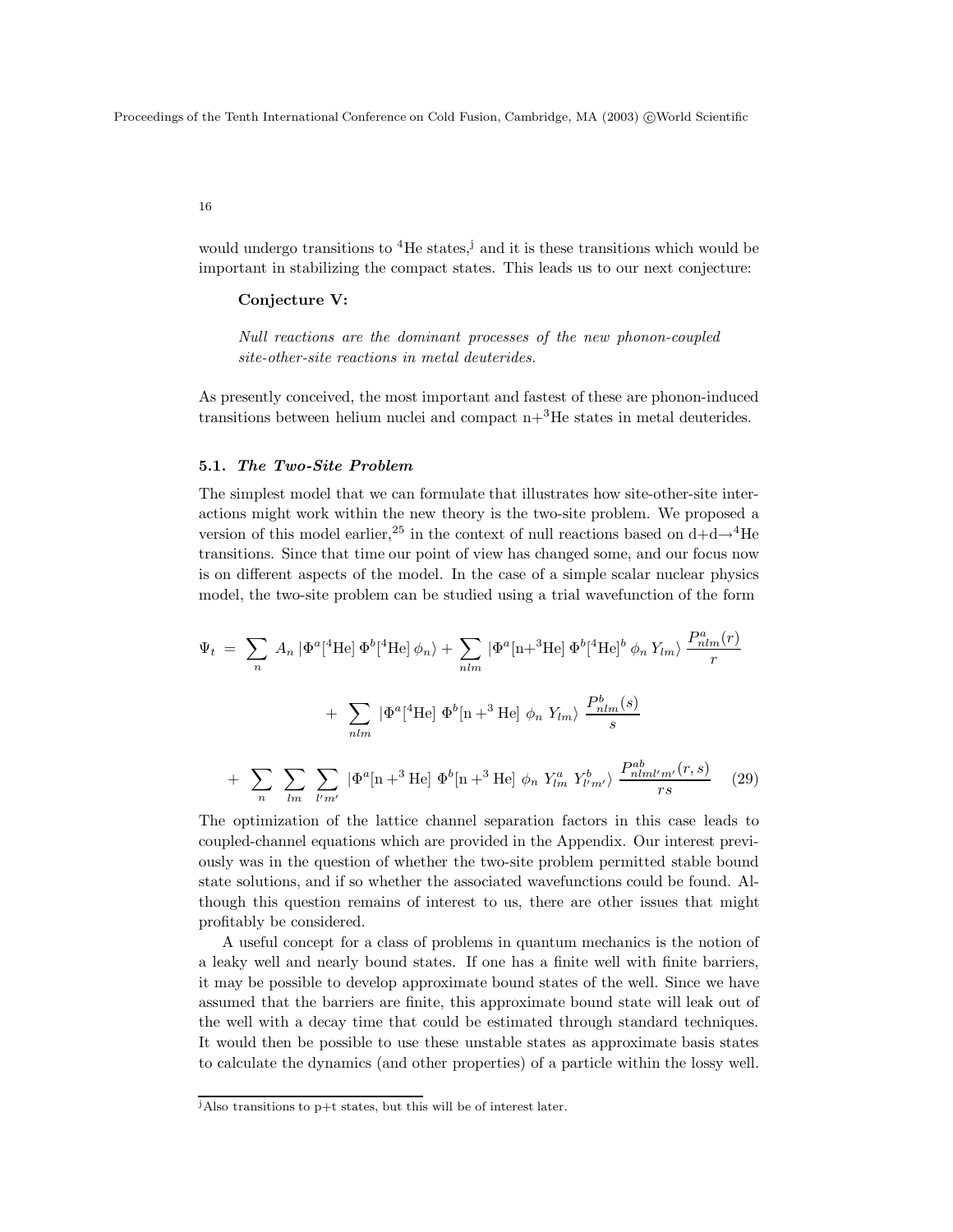If we restricted our attention to the region inside the well, then we could make much progress from a knowledge of the nearly bound state energy, wavefunction, and decay rate. A finite basis description for the probability amplitude within the well could be developed in the form

$$
\psi(\mathbf{r},t) = \sum_{j} c_j(t) u_j(\mathbf{r}) \tag{30}
$$

The expansion coefficients would satsify and equation of the form

$$
i\hbar \frac{d}{dt}\mathbf{c}(t) = \mathbf{H} \cdot \mathbf{c}(t) - \frac{i\hbar}{2}\mathbf{\Gamma} \cdot \mathbf{c}(t)
$$
\n(31)

If the basis states  $u_j$  are approximately eigenfunctions within the well, then the matrix **H** will be approximately diagonal with the nearly bound state energy eigenvalues. In this case the approximately diagonal matrix **G** would contain the decay rates for the different nearly bound states.

We can use this picture in connection with the two-site problem (or with manysite problems as well). Associated with each channel in the coupled-channel equations we could assign a localized basis state which could in principle be optimized. Associated with each basis state an energy could be estimated (including kinetic and potential terms, but not including source terms). An estimate for the decay rate could be obtained (although there are probably elegant ways to do this, if all else fails one could solve for the rate of probability loss channel by channel when source terms are present). In the end, what is of interest in the development of a lossy matrix equation is a collection of energies, decay rates, and coupling matrix elements for the localized basis states in all of the channels.

The outcome of this kind of model is a variety of conclusions, most of them obvious. We find that localization increases the kinetic and centripetal energy terms, and that the degree of localization is determined by the nuclear interaction terms with phonon exchange  $v_{lm}^{nn'}$  – which depends on the maximum relative displacement |∆**u***qmax*|, assuming that *n* is large. We also find that the decay rates go down with increasing angular momentum *l*, and that the range of angular momentum *l* produced again depends on the maximum relative displacement |∆**u***qmax*| and the number of phonons exchanged. We can think of the localized finite basis expansion in this case as being of the form

$$
\Psi = \sum_{n} \sum_{j} c_{j,n}(t) u_j \phi_n \tag{32}
$$

The coefficients  $c_{i,n}(t)$  would then satisfy an equation of the form

$$
i\hbar \frac{d}{dt} \mathbf{c}_n(t) = \mathbf{H}_n \cdot \mathbf{c}_n(t) + \sum_{n'} \mathbf{V}_{nn'} \cdot \mathbf{c}_{n'}(t) - \frac{i\hbar}{2} \mathbf{\Gamma}_n \cdot \mathbf{c}_n(t)
$$
(33)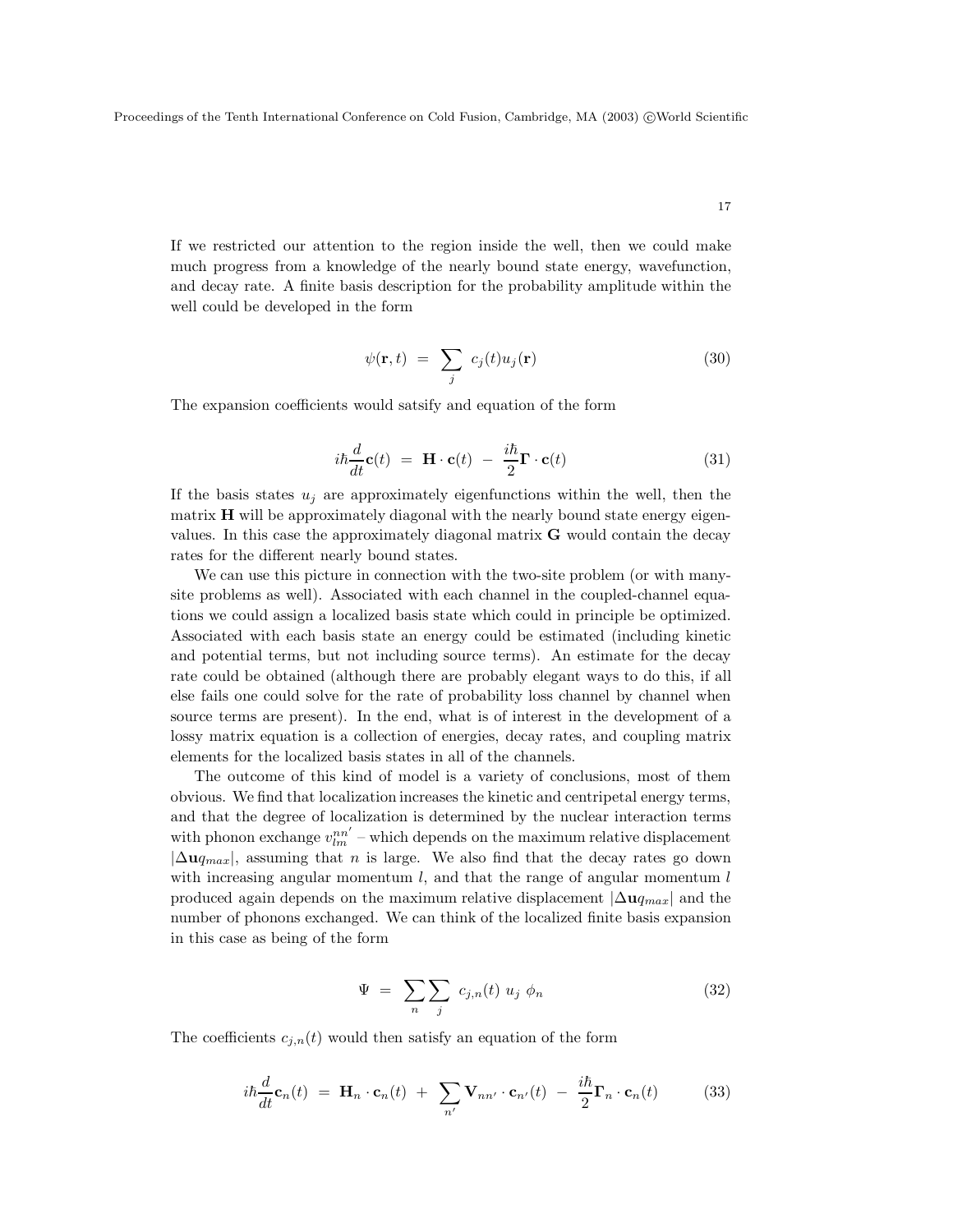We end up with a potentially complicated description of the dynamics where the state energies, decay rates and coupling matrix elements all come into play. Although we have investigated a variety of approaches and approximations for the solution of the two-site problem, we do not have in hand solutions at present. The consideration of this problem has nevertheless taught us much about how to think about this kind of problem, how to begin to approach problems where more sites are involved, and also what kinds of simpler models might be relevant and illuminating about such problems. Our conclusion from these studies so far is that when sufficient angular momentum transfer occurs, the centripetal barrier inhibits tunneling and the associated decay rates become very small. In this limit, we think it quite probable that rather stable compact states result in the case of the many-site version of the problem. This leads us to the following conjecture:

#### **Conjecture VI:**

*Null reactions in metal deuterides can result in stable compact states when sufficient phonon exchange occurs so that on the order of 20 or more units of angular momentum are exchanged.*

#### **5.2.** *Connection with Experiment*

- (1) The stabilization of localized states through angular momentum exchange in association with phonon exchange is a very interesting possibility in addressing the problem of how the new proposed phonon-nuclear reactions might compete against the very fast conventional d+d reactions. If a high centripetal barrier is present, then the conventional d+d reactions can be slowed down by tens of orders of magnitude.
- (2) Kasagi has reported the observation of unexpected fast proton and fast alpha signals that he has conjectured are due to a three-body reaction  $41$

$$
d + d + d \longrightarrow n + p + {}^{4}He
$$

For such a reaction to occur, a single deuteron would need to come into contact with two deuterons that are within roughly 10 fermis, which is exceedingly unlikely without new physics. We have conjectured that these experiments may be interpreted as detecting two-body compact states as discussed in the section above.<sup>42</sup> The compact states in this case would originate from deuterons in states of double occupancy in the metal deuteride, and hence have energies close to the two deuteron energy.

The number of compact states consistent with Kasagi's measurements, and also with similar experiments done recently at NRL,<sup>43</sup> is on the order of  $10^{-6}$  of the deuterons present in the near-surface part of the lattice. Such a large number of compact states would lead to very high rates of conventional dd-fusion products unless there was some mechanism to stabilize the compact states. Estimates of the phonon exchange potentials suggest that it is relatively easy for significant angular momentum exchange to occur when many phonons are exchanged, suggesting that the compact states may have high angular momentum. The centripetal barrier present when there are on the order of 20 units of angular momentum or more is

18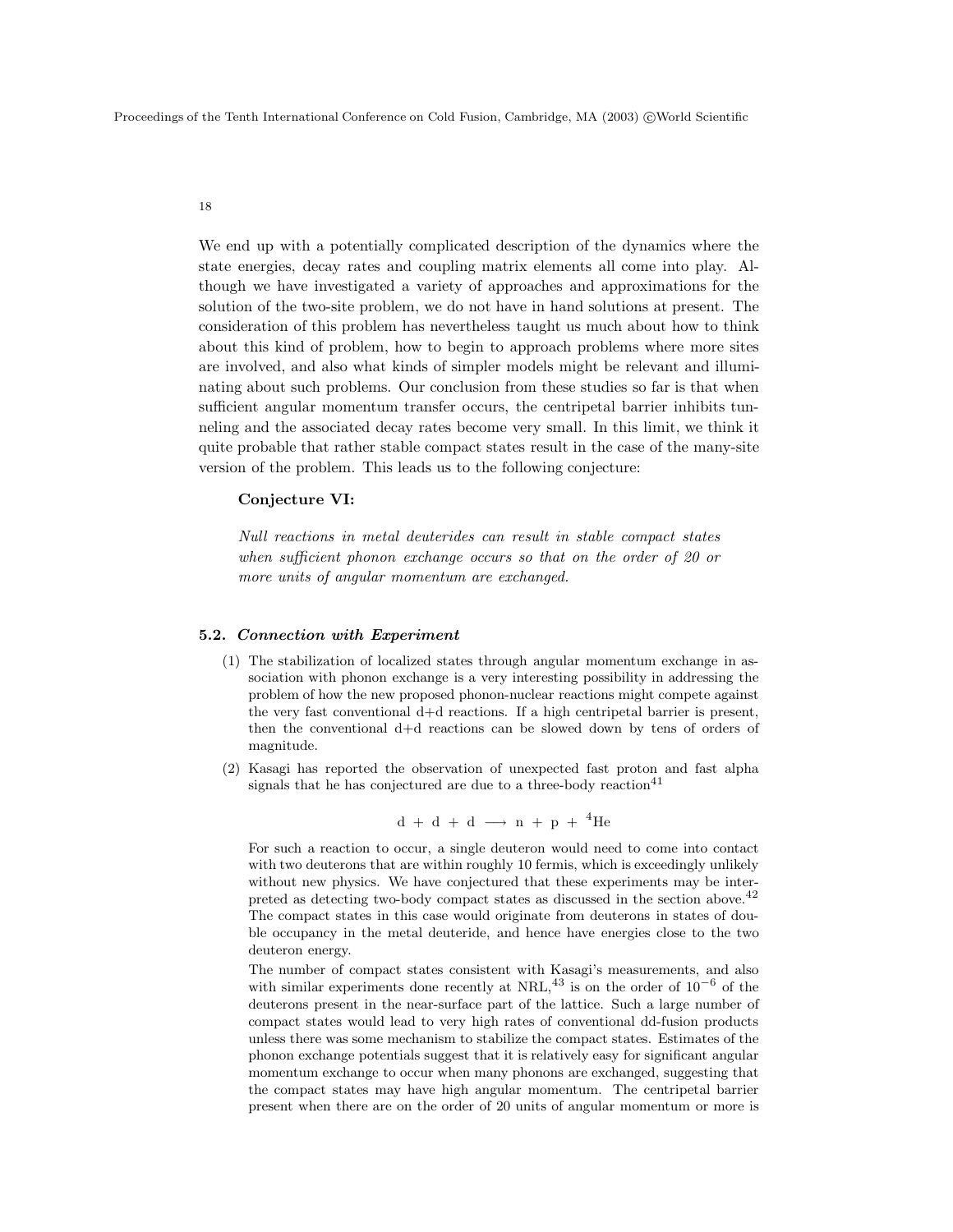sufficient to suppress the tunneling of fusion reaction products. Support for this conjecture comes from the relative absence of products from the two-body reaction channel in these experiments

$$
d + d + d \longrightarrow d + {}^{4}\text{He}
$$
  

$$
d + d + d \longrightarrow t + {}^{3}\text{He}
$$

The relative absence of the two-body exit channels is consistent with the presence of significant angular momentum in the compact state.

- (3) Information about the degree of localization of the compact state could in principle be obtained in Kasagi experiments in which the incident deuteron energy is varied.
- (4) Information about the amount of angular momentum present could in principle be obtained using a different incident particle for which only two-body reaction products are available. In this case, conservation of angular momentum would require that the incident particle would need to contribute angular momentum in order to open channels with reduced angular momentum (and hence centripetal potential).
- (5) A interesting and important question is whether compact states might exist in the case of the p+d system. One might expect a Duschinsky phonon exchange mechanism to be available for compact p+p+n localized states.

### **6. Energy Exchange between Nuclei and Phonons**

One of the most difficult things to accept in the initial claim of the Fleischmann-Pons effect was the possibility of converting nuclear quanta to heat in the absence of fast ions or neutrons. This issue has been of major concern in our studies over the past 15 years. In recent years we have favored models in which the energy exchange occurs a few phonon quanta at a time in association with a large number of very fast reactions. Our next conjecture is concerned with this issue:

## **Conjecture VII:**

*If sufficient angular momentum exchange occurs so as to stabilize the compact states, then the phonon exchange that occurs in association with null reactions couples energy effectively between nuclear and phononic degrees of freedom.*

## **6.1.** *Phonon-Coupled SU(3) Model*

In our discussion of the two-site model, we ended up with many lossy nuclear states coupled to potentially many states of a highly-excited phonon mode, and an associated matrix description given by Equation (33). To begin trying to understand the physical content of that model and more complicated models involving interactions between many sites, we turn our attention to much simpler toy models which seek to retain important features of the full model but are easier to analyze and to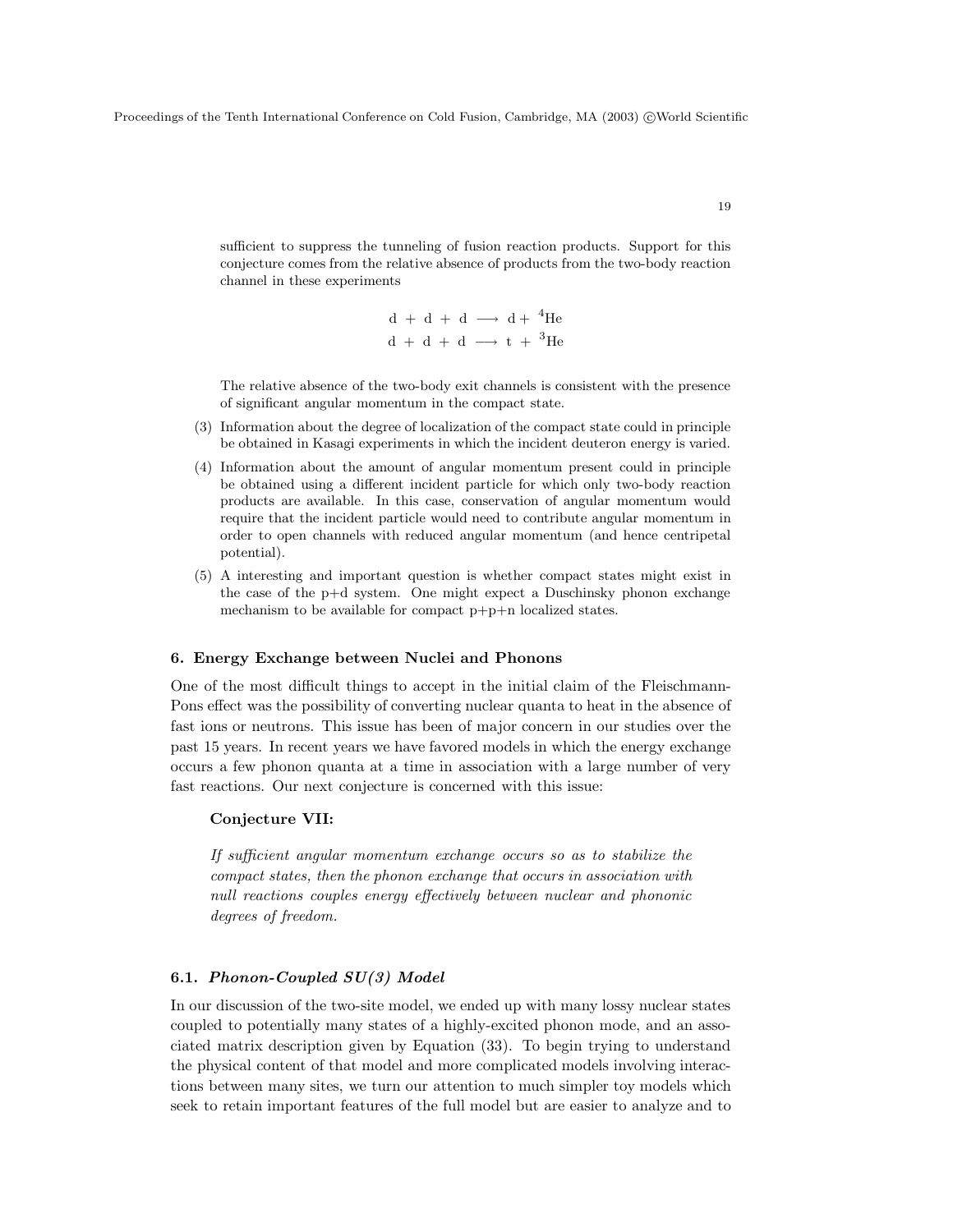understand. The simplest possible model that has the potential of being relevant to this problem is the phonon-coupled SU(3) model. In this model, we assume that at a given site we may have three different kinds of states: deuterons with double occupancy, compact  $n+3$ He states, and <sup>4</sup>He ground states. Transitions between compact states and <sup>4</sup>He states occur with a large interaction strength, and occurs with enough phonon exchange to stabilize the compact states. Transitions between deuteron states and compact states occurs with a much weaker interaction due to the poor overlap between the molecular wavefunction associated with double occupancy and the compact nuclear states. All sites are assumed to interact uniformly with the highly excited phonon mode. The associated Hamiltonian is

$$
\hat{H} = E_{4\text{He}} \sum_{j} \begin{pmatrix} 0 & 0 & 0 \\ 0 & 0 & 0 \\ 0 & 0 & 1 \end{pmatrix}_{j} + E_{com} \sum_{j} \begin{pmatrix} 0 & 0 & 0 \\ 0 & 1 & 0 \\ 0 & 0 & 0 \end{pmatrix}_{j} + E_{mol} \sum_{j} \begin{pmatrix} 1 & 0 & 0 \\ 0 & 0 & 0 \\ 0 & 0 & 0 \end{pmatrix}_{j} + \hbar \omega_{0} \left( n + \frac{1}{2} \right)
$$

$$
+ e^{-G} \sum_{j} \sum_{n'} V_{nn'} \hat{\delta}_{nn'} \begin{pmatrix} 0 & 1 & 0 \\ 1 & 0 & 0 \\ 0 & 0 & 0 \end{pmatrix}_{j} + \sum_{j} \sum_{n'} U_{nn'} \hat{\delta}_{nn'} \begin{pmatrix} 0 & 0 & 0 \\ 0 & 0 & 1 \\ 0 & 1 & 0 \end{pmatrix}_{j} \tag{34}
$$

The energies of the different nuclear states  $E_{^4\text{He}}$ ,  $E_{com}$ , and  $E_{mol}$  correspond to <sup>4</sup>He states, compact states, and two-deuteron molecular (double occupancy) states within the metal deuteride, respectively. The phonon energy is  $\hbar\omega_0$ . The tunneling of two deuterons from the atomic scale to the nuclear scale is accounted for through the tunneling factor  $e^{-G}$ . The nuclear interaction strengths are denoted by *U* and *V*, with phonon exchange accounted for by  $\hat{\delta}_{nn'}$  operators. This model is assumed to be augmented by additional decay matrix **Γ** which accounts for the decay of unstable localized states where energetically and kinematically allowed.

Studies that we have done so far indicate that in the absence of loss terms, there is little energy transfer between the nuclear and phononic degree of freedom under conditions where there are a great many phonons present and states with large Dicke numbers are used. The presence of loss terms breaks the underlying symmetry within the system, and leads to reasonably free transfer of energy between the two degrees of freedom. The conditions under which this occurs was found to be when roughly 15 or more compact states and helium nuclei were present, assuming that sufficient angular momentum transfer occurs to stabilize the compact states.<sup>25</sup> If insufficient angular momentum is present in the compact states, then they decay through the conventional dd-fusion channel prior to losing energy to the phonon mode. Our studies so far support the conjecture above.

#### **6.2.** *Connection with Experiment*

(1) The phonon-coupled SU(3) model sheds light on how nuclear energy can exchange with phonon energy, and indicates that there may be some merit to Fleischmann's conjecture of a new physical process that accomplishes  $d+d\rightarrow^4\!\mathrm{He}$  with the excess energy going into heat. Experimental observations of  ${}^{4}$ He in connection with excess energy measurements<sup>44</sup> indicates a reaction  $Q$  value in the range of 24 MeV, in agreement with the theoretical expectation.

20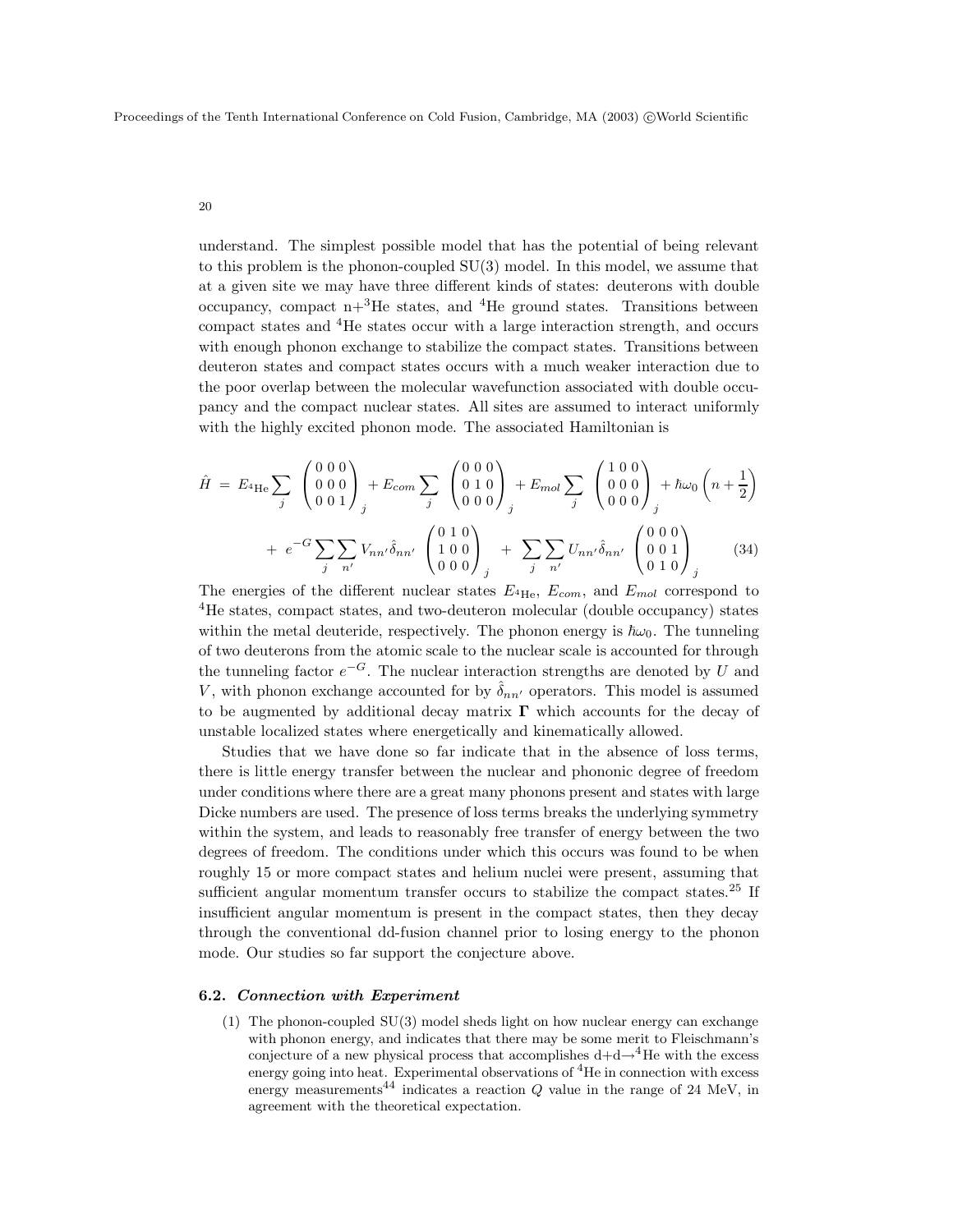- (2) Within the phonon-coupled SU(3) model an excess heat effect would be expected at high angular momentum exchange, whereas other decay modes (such as ddfusion) would be dominant at lower angular momentum exchange. If we accept a connection between the electrochemical current density and the strength of phonon excitation, then we might expect from this kind of model low level fusion products at low current density but no excess heat, and excess heat at high current density but no dd-fusion products. In the early 1990s it was noted that there was great similarities between the electrochemical experiments run by K. Wolf in association with neutron measurements,  $45$  and those of the SRI group in association with excess heat measurements. Perhaps the most important difference was in the current density used. In the Wolf experiments, the preliminary cathode charging was done at 20 mA/ $\text{cm}^2$ , and evidence for neutron emission was obtained at an elevated current density of 30  $mA/cm<sup>2</sup>$  (and according to Wolf, the range of current densities in which neutron emission was observed was relatively narrow). In the SRI experiments,<sup>39</sup> the excess heat effect appeared to turn on at a current threshold in the range of 200-300 mA/cm<sup>2</sup>. If we propose that the angular momentum transfer in these experiments is proportional to the square root of the current density, then we conclude that neutron emission is produced at an angular momentum exchange a factor of three below that required for the onset of excess heat. This is qualitatively in agreement with the models under discussion (it is not yet known if there is quantitative agreement).
- (3) The models under discussion convert nuclear energy to phonon energy in the mode that caused the interactions in the first place. This is much like the case of stimulated emission in lasers, where the atomic transition energy goes into the modes of the photons that caused the transition. In this case, the model describes a rather strange kind of nonlinear phonon laser. The metal deuteride is the phonon gain medium. When the phonon amplitude is made sufficiently large to initiate reactions, then lasing occurs. Once the system is inputting energy into the highly excited phonon mode, it may be able to self sustain. This notion is reflected in excess heat experiments that show a "heat after death" effect, in which power input is removed but excess heat production is sustained. $^{40}$

#### **7. Slow Tritium Production**

There have been many reports of slow tritium production in experiments with metal deuterides since 1989.<sup>46</sup> The tritium produced in these experiments is generated in the absence of neutrons, so it is not due to the conventional  $d+d \rightarrow p+t$  reaction pathway. Moreover, neutron measurements performed in association with tritium production indicate that there is an absence of 14 MeV neutrons that would be associated with  $d+t \to n+4$ He reactions.<sup>47</sup> The relative absence of neutrons implies that the tritium must be born slow, and measurements allow for an upper limit of triton energy to be estimated at about 10 keV. $^{48}$ 

The models under discussion appear to be relevant to slow tritium production. Within the general framework under discussion, slow tritium production appears as a consequence of the inclusion of p+t double occupancy. This leads to the conjecture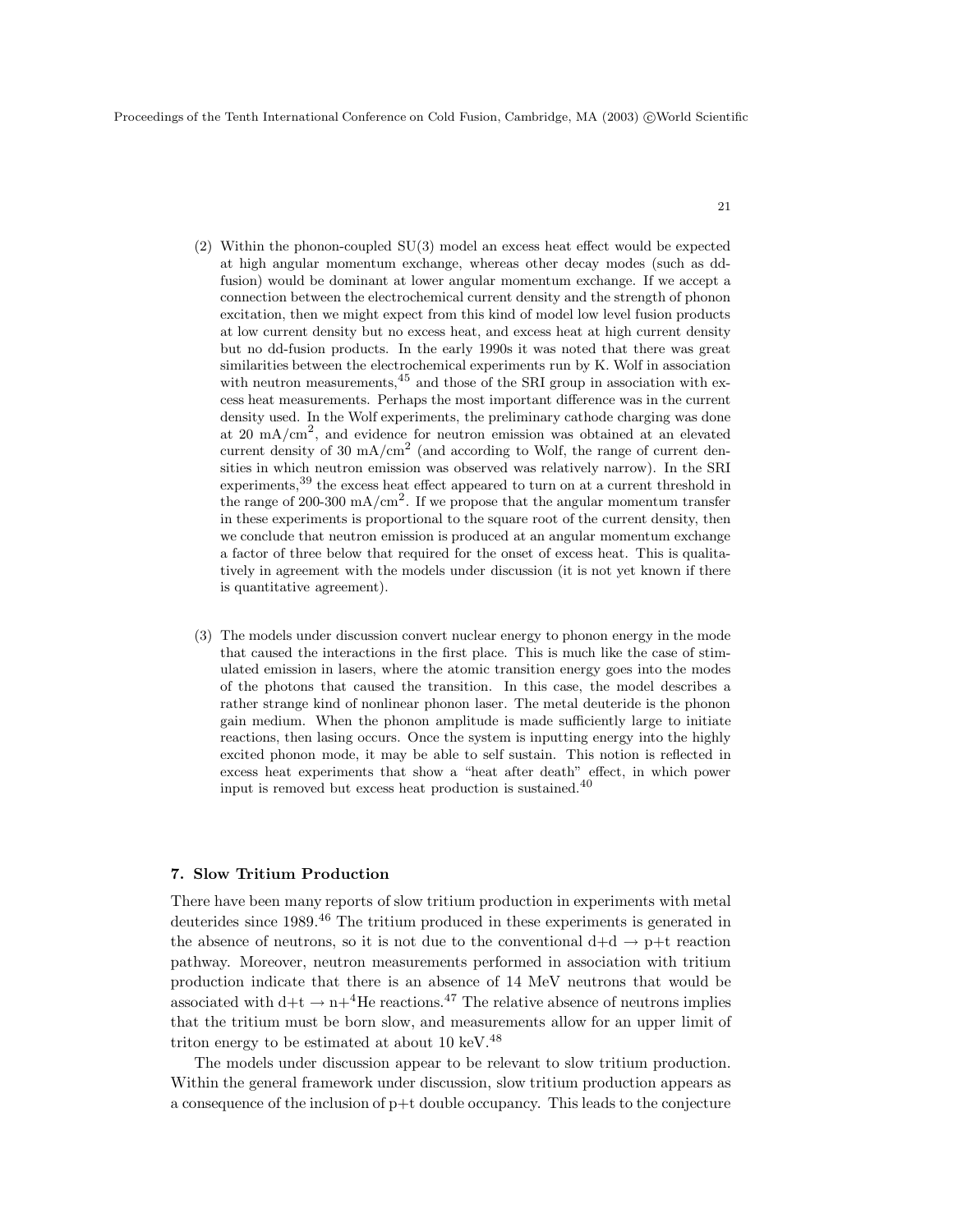### **Conjecture VIII:**

*Slow tritium production in metal deuterides is a consequence of tunneling from the compact state population to a double occupancy (molecular) HT state within the metal deuteride. A similar mechanism is not present for tunneling to n+*3*He states as the neutron does not remain localized.*

## **7.1.** *Phonon-Coupled SU(4) Model for Tritium Production*

The simplest possible model that appears to be relevant to tritium production is the phonon coupled SU(4) model. The associated Hamiltonian is given by

$$
\hat{H} = E_{4\text{He}} \sum_{j} \begin{pmatrix} 0 & 0 & 0 & 0 \\ 0 & 0 & 0 & 0 \\ 0 & 0 & 0 & 0 \\ 0 & 0 & 0 & 1 \end{pmatrix}_{j} + E_{t+p} \sum_{j} \begin{pmatrix} 0 & 0 & 0 & 0 \\ 0 & 0 & 0 & 0 \\ 0 & 0 & 1 & 0 \\ 0 & 0 & 0 & 0 \end{pmatrix}_{j} + E_{cond} \sum_{j} \begin{pmatrix} 0 & 0 & 0 & 0 \\ 0 & 1 & 0 & 0 \\ 0 & 0 & 0 & 0 \\ 0 & 0 & 0 & 0 \end{pmatrix}_{j} + E_{mod} \sum_{j} \begin{pmatrix} 1 & 0 & 0 & 0 \\ 0 & 0 & 0 & 0 \\ 0 & 0 & 0 & 0 \end{pmatrix}_{j} + \hbar \omega_{0} \left( n + \frac{1}{2} \right) + e^{-G} \sum_{j} \sum_{n'} V_{nn'} \hat{\delta}_{nn'} \begin{pmatrix} 0 & 0 & 1 & 0 \\ 0 & 0 & 0 & 0 \\ 1 & 0 & 0 & 0 \\ 0 & 0 & 0 & 0 \end{pmatrix}_{j} + e^{-G'} \sum_{j} \sum_{n'} W_{nn'} \hat{\delta}_{nn'} \begin{pmatrix} 0 & 0 & 0 & 0 \\ 0 & 0 & 0 & 0 \\ 0 & 0 & 0 & 0 \\ 0 & 0 & 0 & 1 \end{pmatrix}_{j} \tag{35}
$$

The basic idea here is to recognize that double occupancy of a participating site with HT should be included within the scheme on equal footing to double occupancy with  $D_2$ , and that no similar construction is possible for the  $n+3$ He channel. Experimental observations of tritium production within neutron detectors have indicated an absence of fast neutrons in association with the tritium. In this model reacting deuterons in the lattice give up their energy to phonons, and produce bound HT in double occupancy. Consideration of this kind of model to date suggest that tritium production may occur in a regime in which insufficient energy transfer occurs to reach <sup>4</sup>He, and where protons and tritons are present initially in the metal deuteride.

#### **7.2.** *Connection with Experiment*

- (1) The existence of a clear pathway for tritium production within the model that is much like the pathway for excess heat production, but comes without an equivalent  $n+3$ He pathway is in qualitative agreement with the experimental results.<sup>46,47</sup>
- (2) The model predicts that there should be an excess heat effect in association with tritium production. No such effect has been detected experimentally yet.
- (3) The models under discussion suggest the possibility of an exclusion effect between heat and tritium production. The idea is that under conditions of very strong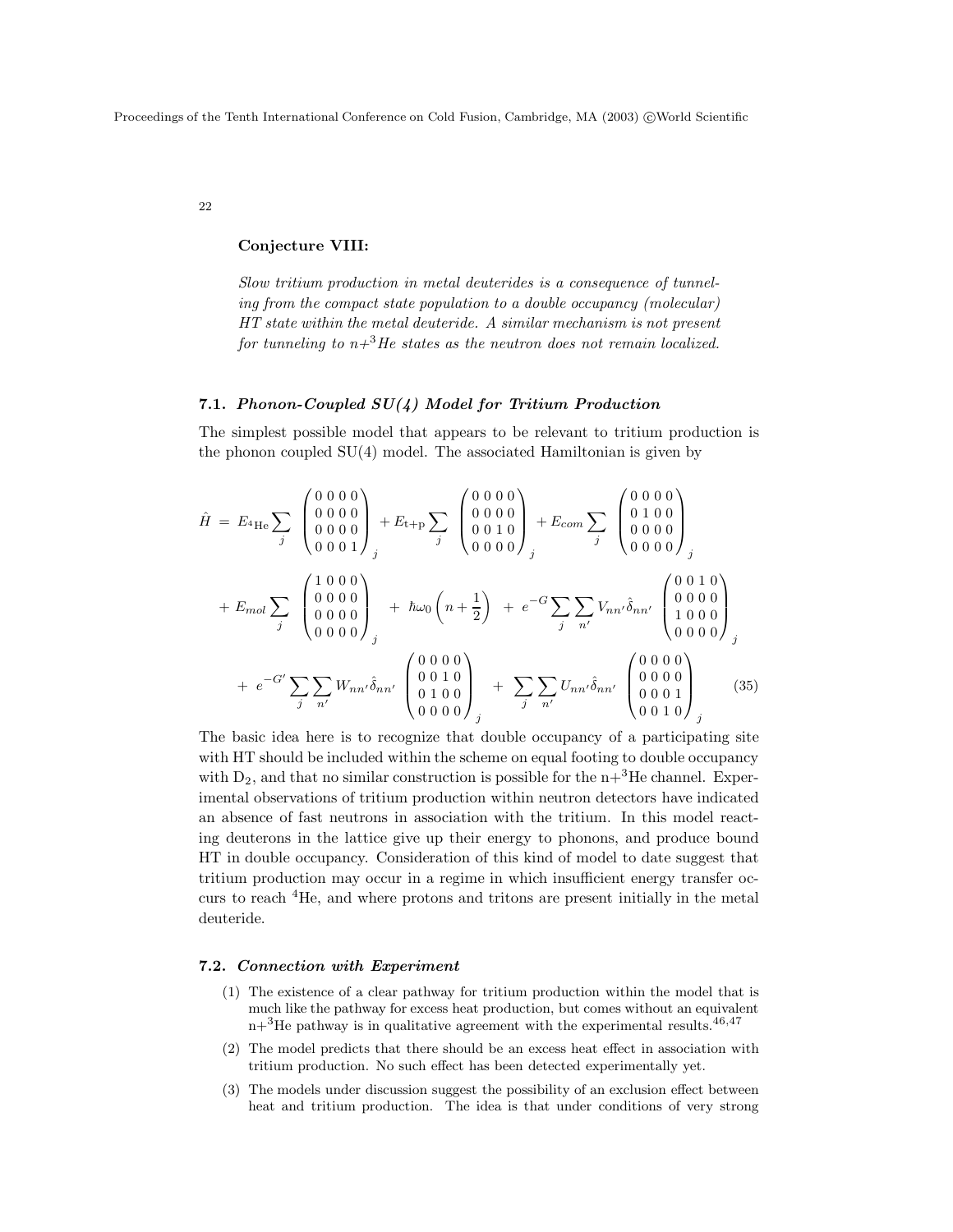coupling, the compact state probability amplitude will simply bypass the tritium channel tunneling exit. If coherence factors are important as we expect, then whatever process starts first will be reinforced leading to an exclusion of the other. If this line of argument is right, then one would expect there to be a current threshold for tritium production that lies between the threshold for neutron production and excess heat production.

## **8. Dynamics, Tunneling, and Coherence**

One of the most difficult things to theoretical models to address in association with the experimental results is the tremendous acceleration of the tunneling process between deuterons which is implied by the relatively fast reaction rates. There have been (and there continue to be) efforts to account for this through enhancements in screening due to one mechanism or another. We have concluded that there is no reasonable physical basis for screening enhancements as large as would be required to be consistent with the slowest of the low-level fusion reaction claims.<sup>49</sup> Moreover, an enhancement of the screening does not help make progress on other important apsects of the outstanding theoretical issues.

It is known that the dynamics would be modified significantly if there were a localized nuclear state with an energy resonant with the two deuteron state, and if decoherence could somehow be ignored. In this case, the mathematical solutions involve Rabi oscillations between the resonant atomic scale and nuclear scale states, with greatly enhanced tunneling.<sup>50</sup> Although there is no stable resonant four nucleon state in vacuum with the right energy (and there is no way to suppress decoherence), we recognize this model as being important nevertheless. It makes clear the difference between tunneling as part of an incoherent process, where the reaction rate is proportional to the square of the matrix element (and the tunneling is proportional to  $e^{-2G}$ ); and tunneling as part of a coherent process, where the reaction rate is linear in the matrix element (and the tunneling is proportional to  $e^{-G}$ ). The existence of this idealized resonant tunneling model suggests that we should seek theoretical models in which the tunneling comes in coherently, and that this effect is ultimately the source of the great acceleration in tunneling. This leads us to the conjecture:

#### **Conjecture IX:**

*Tunneling between deuterons (or other nuclei) can occur in connection with other fast processes that are coherent, such that the associated rate is linear in the tunneling factor*  $e^{-G}$ *.* 

Models where tunneling comes into the calculation with a dependence of the form *e*<sup>−2*G*</sup> do not lead to reaction rates that are commensurate with experimental claims.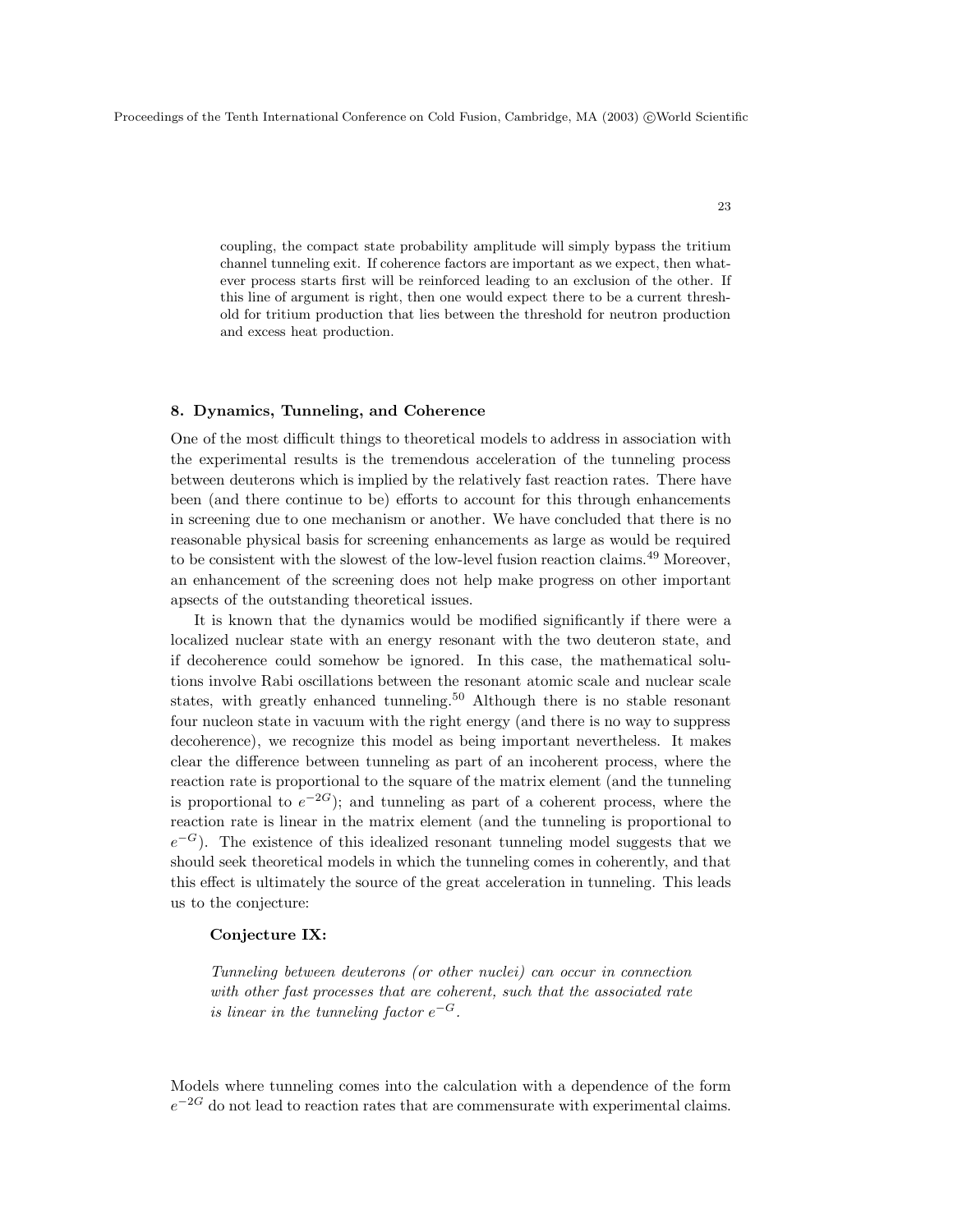#### **8.1.** *Adiabatic Approximation*

To examine this issue, we examine the dynamics associated with the phonon-coupled SU(3) model as a representative example of more general models consistent with Equation  $(33)$ . The phonon-coupled  $SU(3)$  model includes processes that are very fast (exchange between the compact states and ground state helium levels) and processes that are very slow (tunneling from the molecular states to the compact states). Consequently, one might expect a separable approximation to be relevant, in which the fast processes "equilibrate" on a time scale much shorter than the tunneling. In this case, we propose an approximate solution of the form

$$
\Psi = \sum_{N} \sum_{j} c_{N,j}(t) u_{N,j} \tag{36}
$$

where  $N$  is the number of sites with molecular state occupation. The basis states  $u_{N,j}$  satisfy

$$
\left(E_{N,j} - \frac{i\hbar}{2} \gamma_{N,j}\right) u_{N,j} = \left(\hat{H}_0 - \frac{i\hbar}{2} \hat{\Gamma}\right) u_{N,j} \tag{37}
$$

where  $\hat{H}_0$  includes all terms in the phonon-coupled SU(3) Hamiltonian of Equation (34) except those associated with tunneling. The dynamics of the system in this approximation follow from evolution equations of the form

$$
i\hbar \frac{d}{dt} c_{N,j}(t) = \left( E_{N,j} - \frac{i\hbar}{2} \gamma_{N,j} \right) c_{N,j}(t) + \sum_{k} \langle v_{N,j} | \hat{V} | u_{N+1,k} \rangle c_{N+1,k}(t) + \sum_{k} \langle v_{N,j} | \hat{V} | u_{N-1,k} \rangle c_{N-1,k}(t) \tag{38}
$$

In this equation  $\hat{V}$  includes tunneling terms from Equation (34), and the  $v_{N,j}$  are the adjoint functions associated with the  $u_{N,i}$ .

We see immediately a need for the decay rate  $\gamma_{N,j}$  of the eigenstates to be small as a prerequisite for any coherent dynamics. We have remarked above on the need for large angular momentum exchange to stabilize the compact states. There is an additional effect present which we observed in the computations discussed in previous work,<sup>25</sup> where we found that the probability amplitude in the quantum flow calculation avoided states with significant loss. Due to the close connection between those computations and the lossy eigenfunction calculation here, the same effect occurs in this problem and is greatly helpful in stabilizing the eigenfunctions.

#### **8.2.** *Limiting Case with a Simple Resonance*

Models of complicated quantum systems can exhibit a wide variety of effects, and one usually seeks to focus on states or limiting behavior where the specific effects of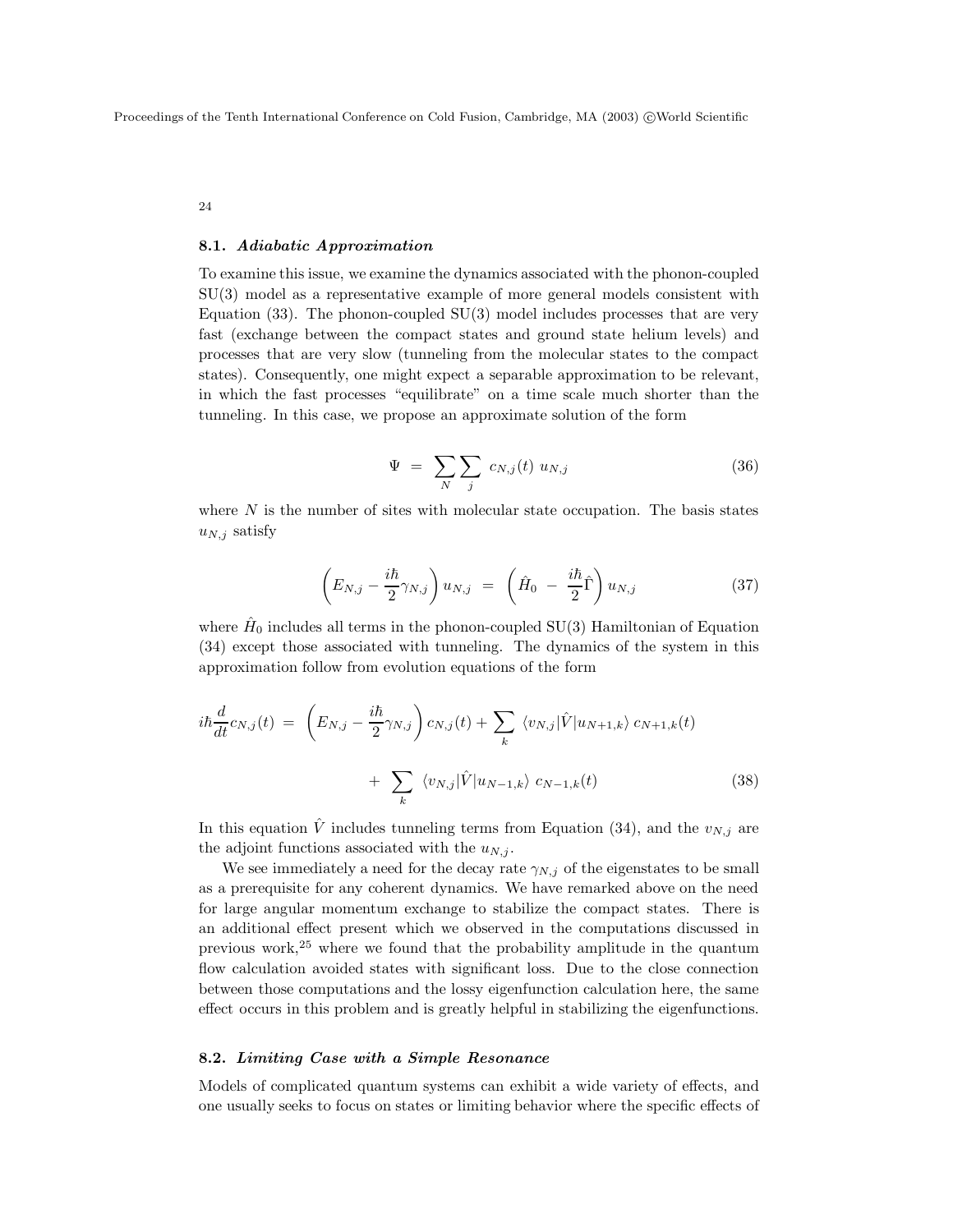interest are brought out cleanly. In this case, we are interested in specific solutions which exhibit rapid accumulation of compact states from states with deuteron pairs in double occupancy. The simplest example of this is in the case of the phononcoupled SU(3) model where we assume that the compact state is resonant with the molecular state within the metal deuteride.<sup>k</sup> In a highly idealized model of this kind, where we assume that the angular momentum exchange is sufficiently great to stabilize the compact states so that the associated  $\gamma$  can be neglected, we would obtain

$$
i\hbar \frac{d}{dt} c_N(t) = E c_N(t) + \langle v_N | \hat{V} | u_{N+1} \rangle c_{N+1}(t) + \langle v_N | \hat{V} | u_{N-1} \rangle c_{N-1}(t) \quad (39)
$$

In this limit we are able to obtain approximate solutions that are sinusoidal with an associate Rabi oscillation frequency on the order of  $\frac{V_0e^{-G}}{\hbar}$  per deuteron pair in states of double occupancy. We are at once pleased that the phonon-coupled SU(3) model is capable in some limit of producing an enhanced tunneling effect, but discouraged because the resulting reaction rate is a few orders of magnitude less than what is needed to be relevant for experiments in which excess heat is observed.

#### **8.3.** *Limiting Case with Interaction between Coherent Populations*

The physical picture that corresponds to the idealized model above is one in which deuterons at the atomic scale tunnel to produce a local resonant stable compact state at the same site. Nuclear energy is converted to phononic energy subsequently, the dynamics of which are assumed to be fast and accounted for in the  $u_N$ eigenfunctions. We can think of this limit of the model as being closely related to the idealized single-site resonant tunneling model outlined above, and the resulting reaction rates and dynamics are the same as for the single site model in regard to the tunneling.

It should be noted that there is another rather general kind of behavior that might be expected for models that include more compact state levels than the phonon-coupled SU(3) model. Consider a model in which tunneling initial leads to a compact state that is not resonant, but involves an energy defect that might be considerable. Let us suppose that this energy defect is balanced by transitions at other sites from a compact state at one energy to one at another energy that precisely balances the energy defect to bring the system back to resonance. In this case, the dynamics associated with an idealized model that focus on this effect would be of the form

$$
i\hbar \frac{d}{dt} c_N(t) = E c_N(t) + \langle v_N | \hat{V}' | u_{N+1} \rangle c_{N+1}(t) + \langle v_N | \hat{V}' | u_{N-1} \rangle c_{N-1}(t) \tag{40}
$$

<sup>k</sup>Such a precise matching seems to be unlikely, but we recall that the energies of the compact states will depend on the amplitude of the excited phonon mode, which suggests that there is a possibility of a feedback mechanism which might lead to a locking of the compact state energy.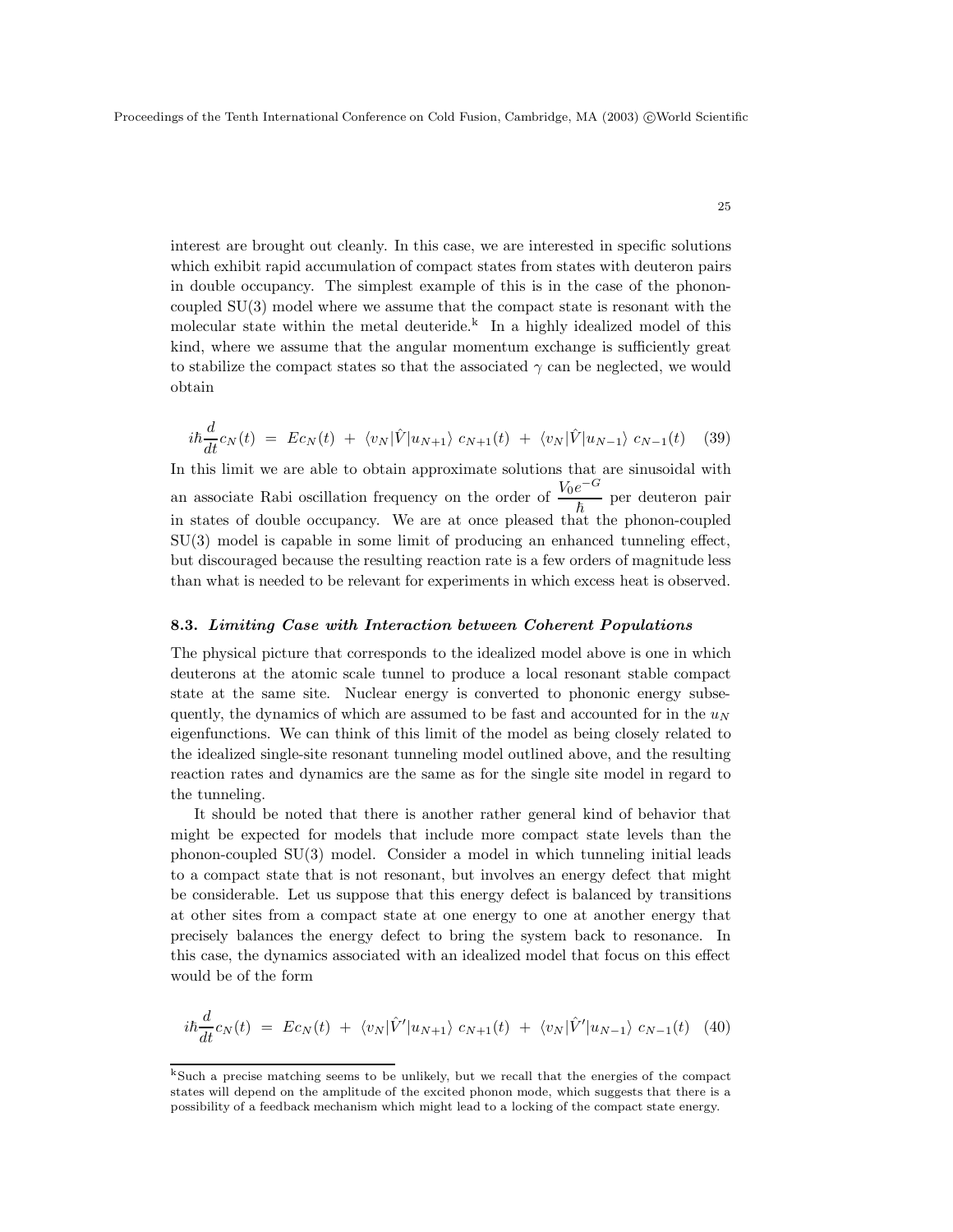where  $\hat{V}'$  is of the form

$$
\hat{V}' = e^{-G} \sum_{n'} V_{nn'} \hat{\delta}_{nn'} \left( \hat{\Sigma}_{+}^{(1)} \hat{\Sigma}_{-}^{(2)} + \hat{\Sigma}_{-}^{(1)} \hat{\Sigma}_{+}^{(2)} \right)
$$
(41)

where the  $\hat{\Sigma}_{\pm}$  operators are pseudostate raising and lowering operators for the two systems.

The dynamics associated with this kind of model behave very differently than for the resonant  $SU(3)$  model discussed above.<sup>50</sup> This model describes a new situation in which the collective tunneling transitions at all participating sites of double occupancy interact uniformly with collective balancing transitions among compact states at all of their participating sites. In essence, one population is interacting collectively, as a population, with another population that is responding collectively, also as a population. The dynamics associated with this kind of process can be much faster, with a peak rate that is on the order of  $\sqrt{N_1 N_2} \frac{V_0 e^{-G}}{\hbar}$  per deuteron pair in states of double occupancy, where  $N_1$  and  $N_2$  are connected with the Dicke numbers of the individual transitions. The associated dynamics exhibit a "burst" type of behavior, which is characteristic of superradiant systems (the discussion here is concerned with a Dicke type enhancement of a coherent quantum process, instead of incoherent processes such as superradiant radiative decay). This discussion leads us to our final conjecture:

## **Conjecture X:**

*The coherent tunneling process can be enhanced by a phase coherence between transitions at different sites, producing a superradiant enhancement.*

We have considered here an idealized example in which tunneling transitions are balanced by a single collective transition within the compact states. We have not at this point developed an associated phonon-coupled SU(N) model that exhibits this effect, but we expect that it will be possible to do so. More interesting is the question of whether such behavior will be present in more complicated phononcoupled SU(N) models.

## **8.4.** *Bursts*

The model described in the previous section leads has been studied in a companion paper,<sup>50</sup> and numerical results have been presented for the population evolution and the associated reaction rates. The reaction rates from that model can be reasonably approximated by

l There has been interest in the connection between anomalies in metal deuterides and superradiance since very early in the field.48*,*<sup>51</sup>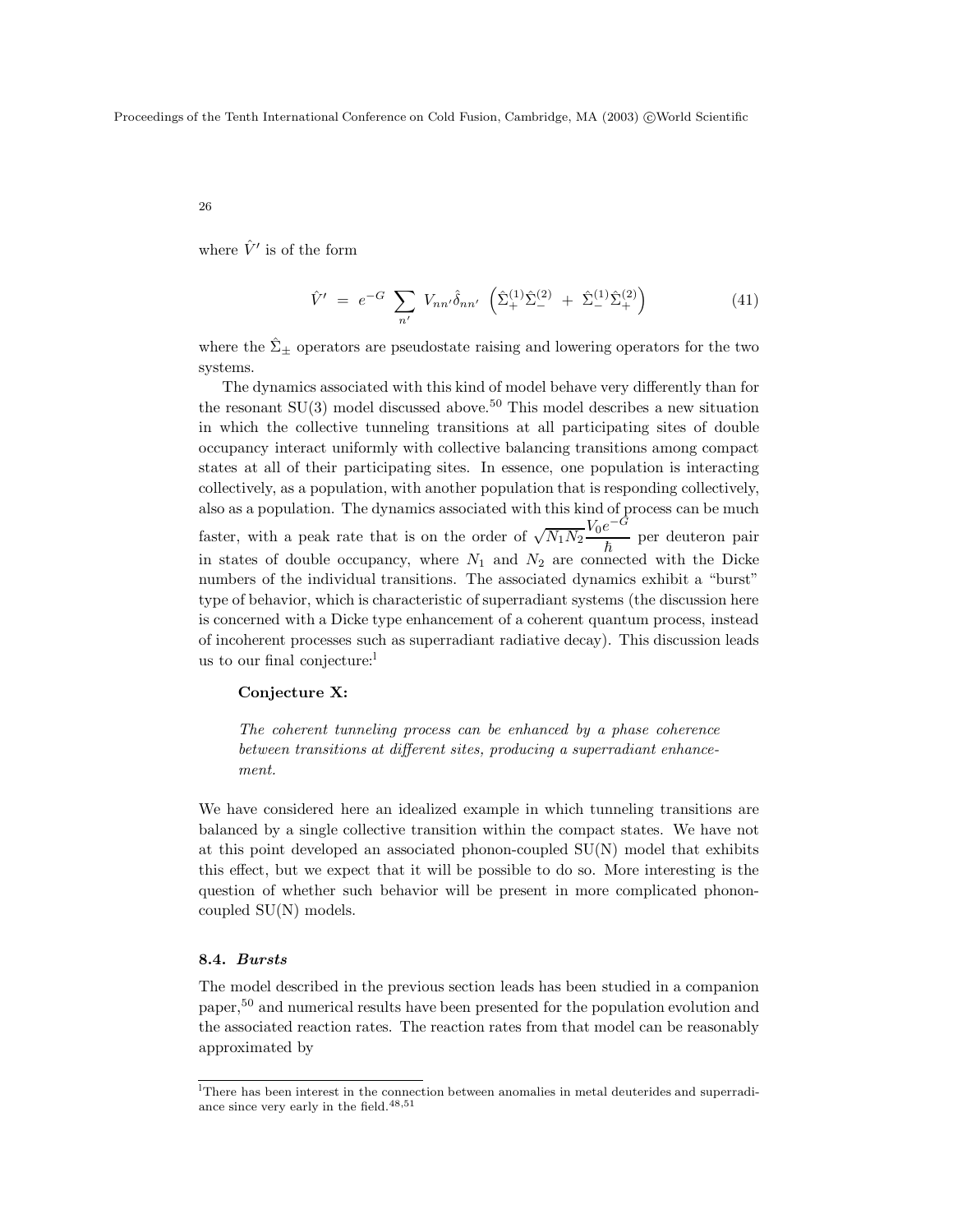27

$$
\Gamma(t) = \frac{2N^2Ve^{-G}}{\pi\hbar} \operatorname{sech}\left(\frac{2NV e^{-G}}{\hbar}t\right) \tag{42}
$$

This dynamical rate satisfies

$$
N = \int_{-\infty}^{\infty} \Gamma(t) dt
$$
 (43)

It is reasonable to define a pulse time scale *τ* according to

$$
\tau = \left[\frac{2NVe^{-G}}{\hbar}\right]^{-1} \tag{44}
$$

We see that the product of the peak reaction rate with  $\tau$  is proportional to *N*, so that we can form an estimate of *N* from

$$
N = \pi \Gamma_{max} \tau \tag{45}
$$

We can also express the coupling strength in terms of the rate and time scale according to

$$
\frac{Ve^{-G}}{\hbar} = \frac{1}{2N\tau} = \frac{1}{2\pi\Gamma_{max}\tau^2}
$$
\n(46)

If we consider a representative excess heat pulse with  $\Gamma = 10^{12} \text{ sec}^{-1}$  and  $\tau = 5$ hours, and consider it to be due to a single coherent process of the kind under discussion, then obtain

$$
\frac{Ve^{-G}}{\hbar} = \frac{1}{2\pi\Gamma_{max}\tau^2} = 5 \times 10^{-22} \frac{\text{rad}}{\text{sec}}
$$

If we assume that *V* is 10 MeV, then we obtain

$$
e^{-G} = 3 \times 10^{-44}
$$

which is on the general order of the Gamow factor for molecular  $D_2$ .

# **8.5.** *Connection with Experiment*

(1) We mentioned above that the observation of anomalies in all cases imply rates that are inconsistent with rates which would be predicted for incoherent processes involving tunneling. Tunneling as a coherent process with a superradiant enhancement leads to reaction rate estimates that are consistent with observations.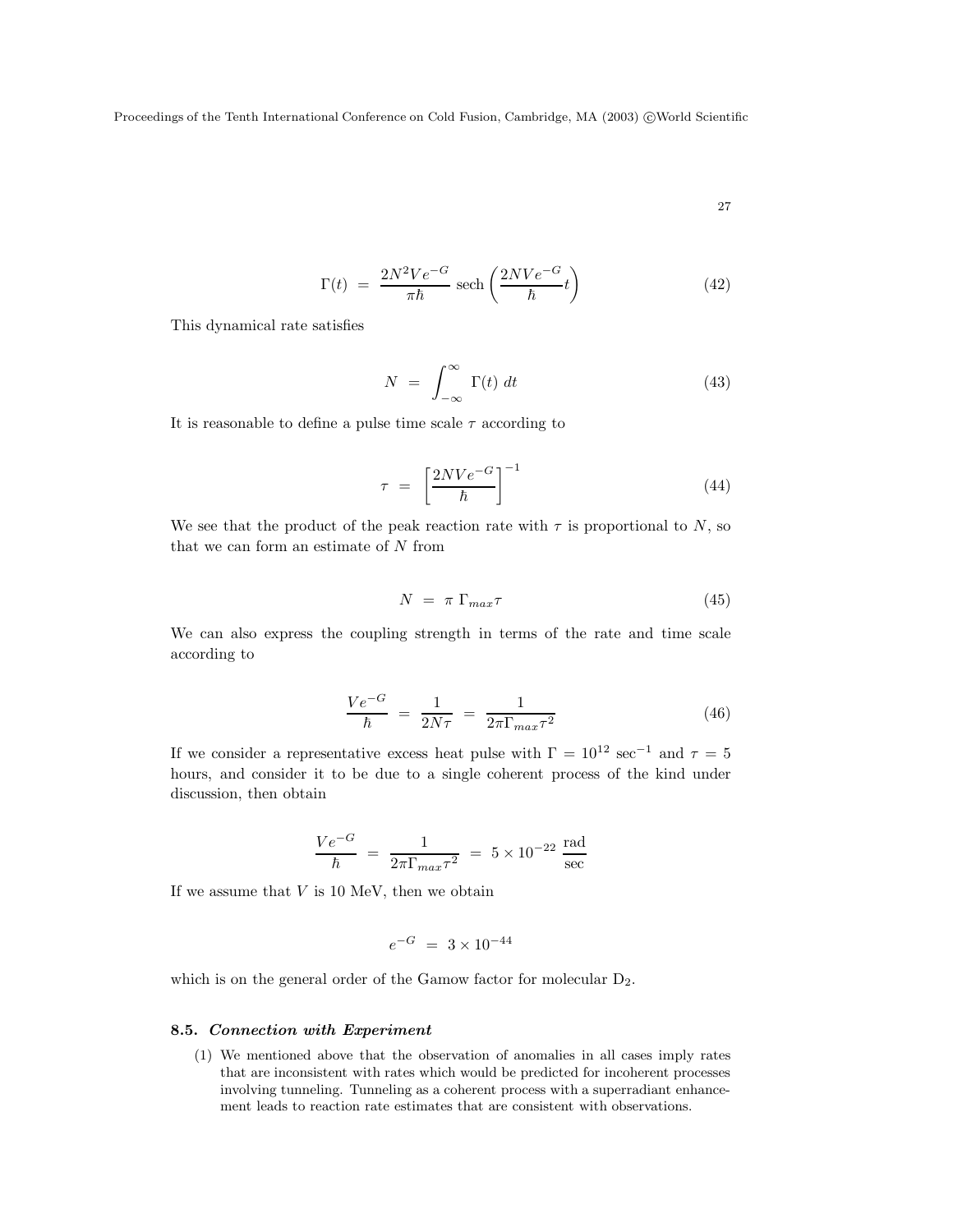- 28
- (2) Most experimental results on anomalies in metal deuterides (including low-level dd-fusion, excess heat, and other effects) show a burst effect, in which the effect is absent, then turns on, then turns off again.<sup>52</sup> We propose that the burst effect is a consequence of superradiance. In the case of excess heat, the idealized burst model leads to a relation between the burn rate, the pulse length, and an associated Dicke number which may be on the order of the number of helium nuclei produced. Such a relation has not been verified experimentally, and may not be straightforward to verify, but may be worthy of study.
- (3) In the limit that a single heat burst event is isolated, it may be possible to gain information about the tunneling factor for a metal deuteride.
- (4) We have not yet addressed the issue of what phonon frequencies are involved yet. The requirement for the exchange of 20 or more phonons in order to stabilize the compact states produces a requirement on the energy density associated with phonon excitation, independent of frequency. However, phonon modes are lossy. The highest power densities reported for excess heat production are in the range of several kilowatts per cubic centimeter. We conclude therefore that the highest phonon frequencies likely to be involved are on the order of 1 GHz.
- (5) There is no particular difference between the time-dependence of excess heat bursts and those associated with neutrons or charged particles. Our studies of the phononcoupled SU(N) models so far suggest that the details of the coupling between the nuclei and phonons is such to result in similar mixing in the nuclear and phonon degrees of freedom, with similar numbers of phonons exchanged, reasonably independent of phonon frequency. However, if the phonon frequency is low, then there would not be much energy exchange in association with the phonon exchange. It may be that the primary difference between the different operating regimes may simply be due to which phonon frequencies are involved. If the nuclear energy is not converted to phononic energy, then the compact states could reform molecular states at the end of a pulse, and only a small fraction of the total be expressed as incoherent products during the process.

## **9. Conclusions**

The most basic conclusion from the ideas and models presented here is that the new effects, although wildly at variance with what we know from nuclear physics in textbooks, may follow new physical laws that are reasonable, understandable, and amenable to analysis on the same footing as in other disciplines. The approach presented here provides a starting place from which the disparate anomlies might be understood systematically as consequences of an underlying physical picture.

A unifying picture of the anomalies is emerging from the ideas presented here. The need for high loading in the Fleischmann-Pons experiment is understood within the theory as a need for producing double occupancy. Vacancies, high loading and elevated temperature can all help in this regard. Current helps to achieve high loading, but within the theory it is also producing phononic excitation needed to couple nuclear reactions at different sites. Fast alpha emission within the model is perhaps the most direct signature of that reaction energy from one site can be expressed at another site. A consideration of the site-other-site mechanism in detail leads ultimately to the conclusion that there must be compact states, and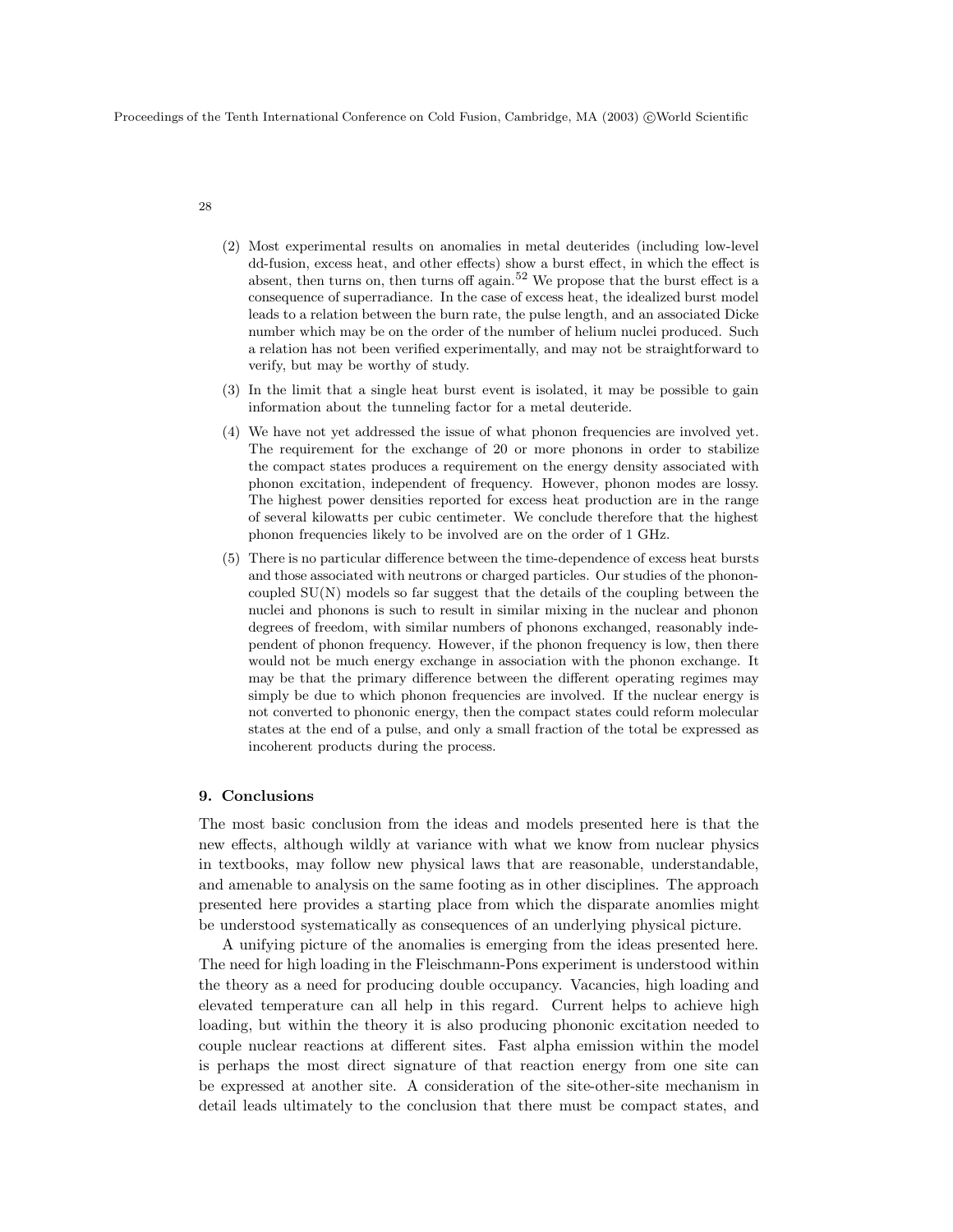anomalous proton and alpha signals in the Kasagi experiment seem to provide evidence that the compact states are real. The stability of the compact states and the relative lack of two-body products from the three-deuteron interaction are interpreted as being indicative of the ability of the lattice to transfer large amounts of angular momentum to the microscopic nuclear system. Stable compact states are predicted to participate in a large number of site-to-site exchange reactions which help stabilize them and allow for energy exchange with the lattice, which is supported by experiments that show <sup>4</sup>He emission correlated with the excess energy with a *Q* value observed to be near 24 MeV. The enormous enhancement in the tunneling rate is seen within the model to be a signature of Dicke enhanced coherent tunneling, and the observed reaction rates and dynamics seem to be consistent with idealized models describing such transitions.

Research on anomalies in metal deuterides has from the beginning not been included as part of the mainstream scientific endeavor. There has not existed a program of systematic investigation into the different issues and aspects that we have been concerned with in this manuscript. Consequently, many of the important physical statements that might be made are not yet backed up by a solid body of experiment which might otherwise settle things. For example, we have no direct observations of deuterons in double occupancy in any of the relevant experiments. We have no clear demonstration of phonon exchange or angular momentum exchange in a fusion reaction in isolation. We do not have clean systematic spectra of alphas, protons and neutrons in connection with the site-other-site reaction mechanism discussed above, as can be found in the nuclear literature on photodisintegration. The experimental basis that supports the possible existence and properties of compact states as discussed above is not particularly strong.

There are many important related issues that we did not discuss in this manuscript. For example, the models do not obviously exclude similar processes in the case of the p+d system, which may be relevant to claims of anomalies in light water experiments. We have not discussed dephasing of the coherence present in the models. Our discussion has sought to retain a focus on basic physics issues, so we have not examined issues relating to the optimization of excess heat producing systems. There are experimental claims for other anomalies, such as the transmutation effect recently reported by Iwamura, which we have not considered.

It is our belief that continued work along these lines will lead to better models, and a generally agreed upon satisfactory understanding of the phenomena in general. We remain interested in the development of engineering models that will be useful for applications of the technology implied by the new physics.

#### **References**

- 1. G. Preparata, "Cold fusion: what do the laws of nature allow and forbid," *Proceedings of the First International Conference on Cold Fusion*, Mar. 1990 Salt Lake City, UT, edited by F. Will, p. 453.
- 2. M. Rabinowitz, Y. E. Kim, V. A. Chechin, and V. A. Tsarev, "Opposition and support for cold fusion," *Proceedings of the Fourth International Conference on Cold Fusion*,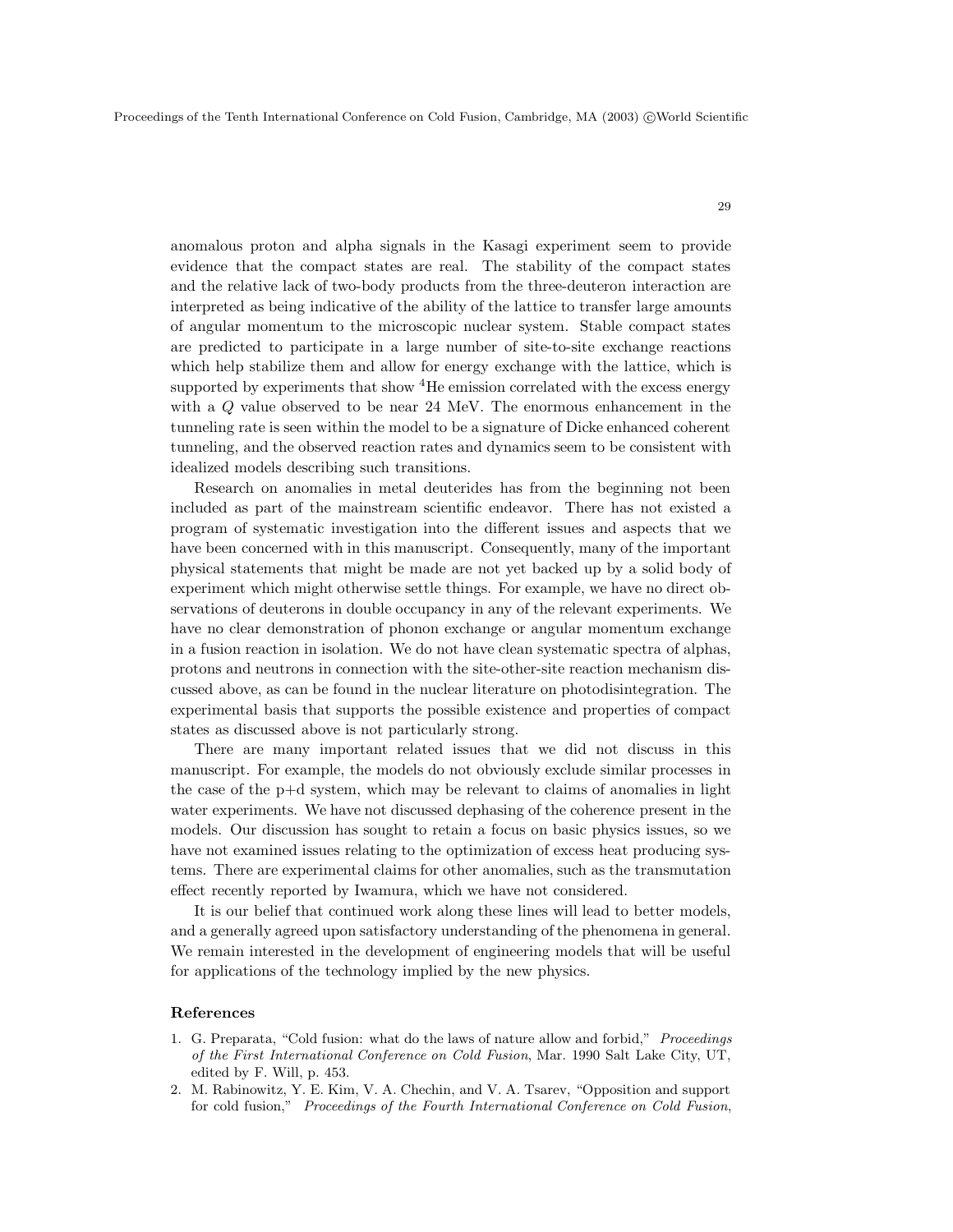Dec. 1993 Maui, Hawaii, edited by T. O. Passell and M. C. H. McKubre, Vol. 1, p. 15-1.

- 3. J. Fisher, "Theory of low-temperature particle showers, *Proceedings of the Tenth International Conference on Cold Fusion*, August 2003 Cambridge, MA, edited by P. L. Hagelstein and S. R. Chubb, World Scientific, to appear.
- 4. H. Kozima, "Excited states of nucleons in a nucleus and cold fusion phenomenon in transition-metal hydrides and deuterides, *Proceedings of the Ninth International Conference on Cold Fusion*, May 2002 Beijing, China, edited by X. Z. Li, p. 186. H. Kozima, "CF-matter and the cold fusion phenomenon," *Proceedings of the Tenth International Conference on Cold Fusion*, August 2003 Cambridge, MA, edited by P. L. Hagelstein and S. R. Chubb, World Scientific, to appear.
- 5. Y. E. Kim, D. S. Koltick, and A. L. Zubarev, "Quantum many-body theory of low energy nuclear reaction induced by acoustic cavitation in deuterated liquid," *Proceedings of the Tenth International Conference on Cold Fusion*, August 2003 Cambridge, MA, edited by P. L. Hagelstein and S. R. Chubb, World Scientific, to appear.
- 6. S. R. Chubb, "Nuts and Bolts of the Ion Band State Theory," *Proceedings of the Tenth International Conference on Cold Fusion*, August 2003 Cambridge, MA, edited by P. L. Hagelstein and S. R. Chubb, World Scientific, to appear.
- 7. T. A. Chubb, "The cold fusion-transmutation connection," *Proceedings of the Tenth International Conference on Cold Fusion*, August 2003 Cambridge, MA, edited by P. L. Hagelstein and S. R. Chubb, World Scientific, to appear.
- 8. S. Chen and X. Z. Li, "Tritium production and the selective resonant tunneling model," *Proceedings of the Ninth International Conference on Cold Fusion*, May 2002 Beijing, China, edited by X. Z. Li, p. 42. X. Z. Li, B. L. Liu, X. Z. Ren, J. Tian, D. X. Cao, S. Chen, G. H. Pan, D. L. Ho, and Y. Deng, "Super absorption – correlation between deuterium flux and excess heat," *Proceedings of the Ninth International Conference on Cold Fusion*, May 2002 Beijing, China, edited by X. Z. Li, p. 202. S. Chen and X. Z. Li, *Proceedings of the Tenth International Conference on Cold Fusion*, August 2003 Cambridge, MA, edited by P. L. Hagelstein and S. R. Chubb, World Scientific, to appear.
- 9. A. Takahashi, "Tetrahedral and octahedral resonance fusion under transient condensation of deuterons at lattice focal points," *Proceedings of the Ninth International Conference on Cold Fusion*, May 2002 Beijing, China, edited by X. Z. Li, p. 343. A. Takahashi, "Mechanism of deuteron cluster fusion by EQPET model," *Proceedings of the Tenth International Conference on Cold Fusion*, August 2003 Cambridge, MA, edited by P. L. Hagelstein and S. R. Chubb, World Scientific, to appear.
- 10. G. Preparata, "Theoretical ideas on Cold fusion," *Proceedings of the First International Conference on Cold Fusion*, Mar. 1990 Salt Lake City, UT, edited by F. Will, p. 91. G. Preparata, "Cold fusion '93: Some theoretical ideas," *Proceedings of the Fourth International Conference on Cold Fusion*, Dec. 1993 Maui, Hawaii, edited by T. O. Passell and M. C. H. McKubre, Vol. 1, p. 12-1. G. Preparata, *QED in condensed matter*, World Scientific, (1995).
- 11. M. Fleischmann, "Background to cold fusion: The genesis of a concept," *Proceedings of the Tenth International Conference on Cold Fusion*, August 2003 Cambridge, MA, edited by P. L. Hagelstein and S. R. Chubb, World Scientific, to appear.
- 12. V. Violante, C. Sibilia, D. Di Gioacchino, M. McKubre, F. Tanzella, and P. Tripoldi, *Proceedings of the Eighth International Conference on Cold Fusion*, May 2000 Lerici (La Spezia), Italy, edited by F. Scaramuzzi, p. 409.
- 13. E. Del Guidice, A. De Ninno, and A. Fratolillo, "Are nuclear transmutations observed at low energies a consequence of QED coherence?" *Proceedings of the Tenth International Conference on Cold Fusion*, August 2003 Cambridge, MA, edited by P. L.

30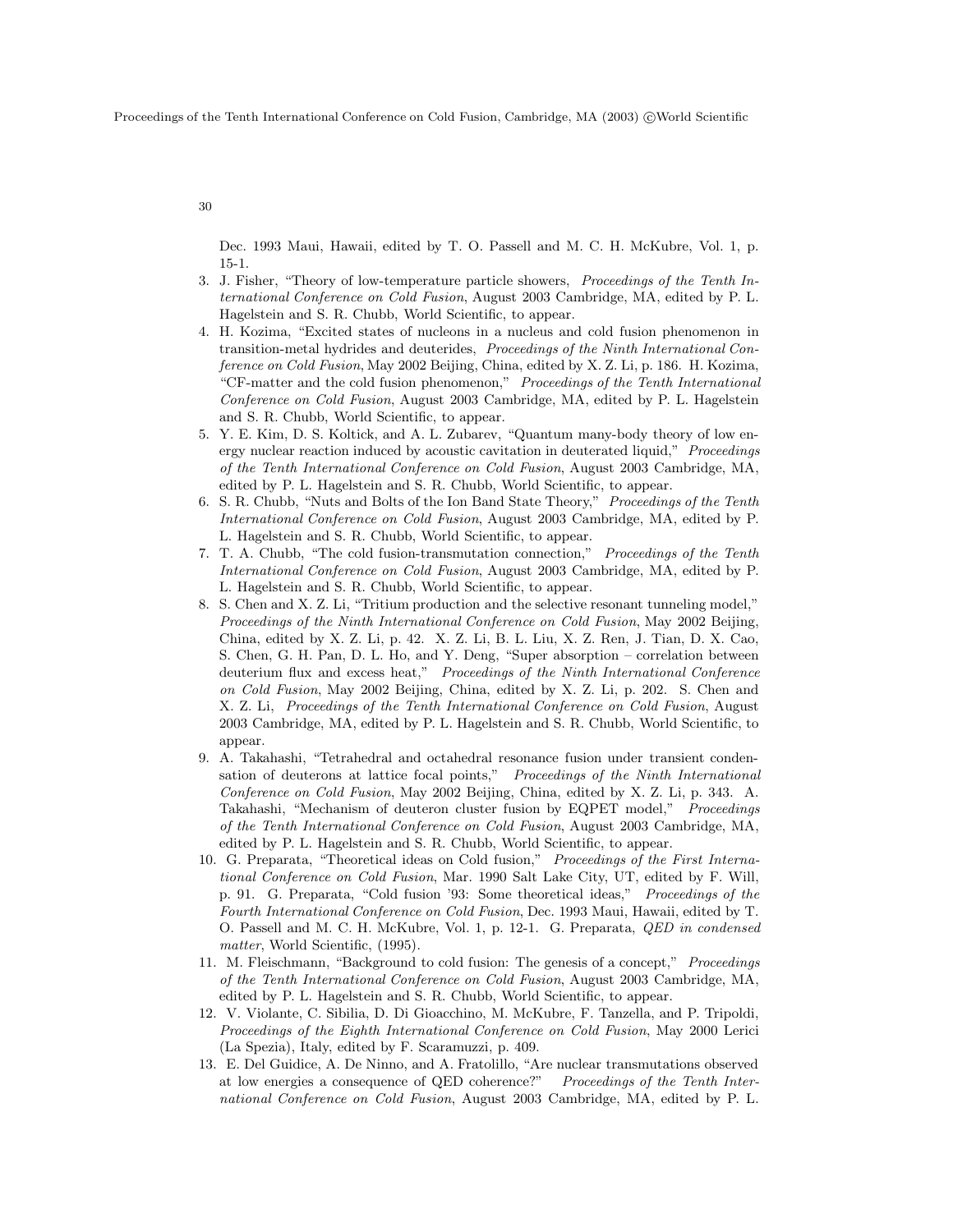Hagelstein and S. R. Chubb, World Scientific, to appear.

- 14. F. Scaramuzzi, "In memory of Giuliano Preparata," *Proceedings of the Eighth International Conference on Cold Fusion*, May 2000 Lerici (La Spezia), Italy, edited by F. Scaramuzzi, p. XXI.
- 15. M. C. H. McKubre, S. Crouch-Baker, A. M. Riley, S. I. Smedley, and F. L. Tanzella, *Frontiers of Cold Fusion, Proceedings of the Third International Conference on Cold Fusion*, Oct. 1992 Nagoya, Japan, edited by H. Ikegami, Universal Academy Press, Tokyo, p. 5. K. Kunimatsu, N. Hasegawa, A. Kubota, N. Imai, M. Ishikawa, H. Akita, and Y. Tsuchida, *Frontiers of Cold Fusion, Proceedings of the Third International Conference on Cold Fusion*, Oct. 1992 Nagoya, Japan, edited by H. Ikegami, Universal Academy Press, Tokyo, p. 31.
- 16. M. Fleischmann and S. Pons, *Frontiers of Cold Fusion, Proceedings of the Third International Conference on Cold Fusion*, Oct. 1992 Nagoya, Japan, edited by H. Ikegami, Universal Academy Press, Tokyo, p. 47.
- 17. E. Storms, "Some characteristics of heat production using the 'cold fusion' effect," *Proceedings of the Fourth International Conference on Cold Fusion*, Dec. 1993 Maui, Hawaii, edited by T. O. Passell and M. C. H. McKubre, Vol. 2, p. 4-1.
- 18. L. Case, in his oral presentation at ICCF10.
- 19. A. G. Lipson, A.S. Roussetski, G.H. Miley, and E.I. Saunin, *Proceedings of the Eighth International Conference on Cold Fusion*, May 2000 Lerici (La Spezia), Italy, edited by F. Scaramuzzi, p. 231. A. G. Lipson, A.S. Roussetski, G.H. Miley, and C. H. Castano, *Proceedings of the Ninth International Conference on Cold Fusion*, May 2002 Beijing, China, edited by X. Z. Li, p. 218.
- 20. A. G. Lipson, A.S. Roussetski, G.H. Miley, and E.I. Saunin, "Phenomenon of an Energetic Charged Particle Emission From Hydrogen/Deuterium Loaded Metals," *Proceedings of the Tenth International Conference on Cold Fusion*, August 2003 Cambridge, MA, edited by P. L. Hagelstein and S. R. Chubb, World Scientific, to appear.
- 21. G. P. Chambers, J. E. Eridon, K. S. Grabowski, B. D. Sartwell and D. B. Chrisey, "Charged Particle Spectra of Palladium Thin Films During Low Energy Deuterium Ion Implantation," *J. Fusion Energy*, **9**, 281 (1990).
- 22. P. L. Hagelstein, "Anomalous Energy Transfer," *Proceedings of The Seventh International Conference on Cold Fusion*, Vancouver, Canada, April 19-24, 1998, ENECO, Inc., Salt Lake City, UT (1998), p. 140.
- 23. P. L. Hagelstein, "A model for fast ion emission in metal deuterides," *Bull. APS* **45** 235 (2000).
- 24. P. L. Hagelstein, "A unified model for anomalies in metal deuterides," *Proceedings of the Eighth International Conference on Cold Fusion*, May 2000 Lerici (La Spezia), Italy, edited by F. Scaramuzzi, p. 363. P. L. Hagelstein, "Theory for Anomalies in Metal Deuterides," *Trans. Am. Nucl. Soc.* **83**, p. 359 (2000).
- 25. P. L. Hagelstein, "A unified model for anomalies in metal deuterides," *Proceedings of the Ninth International Conference on Cold Fusion*, May 2002 Beijing, China, edited by X. Z. Li, p. 121.
- 26. J. A. Wheeler, *Phys. Rev.* **52** 1107 (1937). J. R. Pruett, F. M. Beiduk and E. J. Konopinski, *Phys. Rev.*, **77**, 628 (1950). H. J. Boersma, *Nucl. Phys.*, **A135**, p. 609 (1969).
- 27. N. Bohr, *Nature*, **137**, 344 (1936). V. Weisskopf, *Phys. Rev.*, **52**, 295 (1937). V. F. Weisskopf and D. H. Ewing, *Phys. Rev.*, **57**, 472 (1940). H. Feshbach, *Theoretical Nuclear Physics: Nuclear Reactions*, John Wiley and Sons, New York (1992).
- 28. E. D. Courant, *Phys. Rev.*, **82**, 703 (1951).
- 29. R. N. H. Haslam, A. G. W. Cameron, J. A. Cooke, and H. Crosby, *Can. J. Phys.*, **30**, 349 (1952).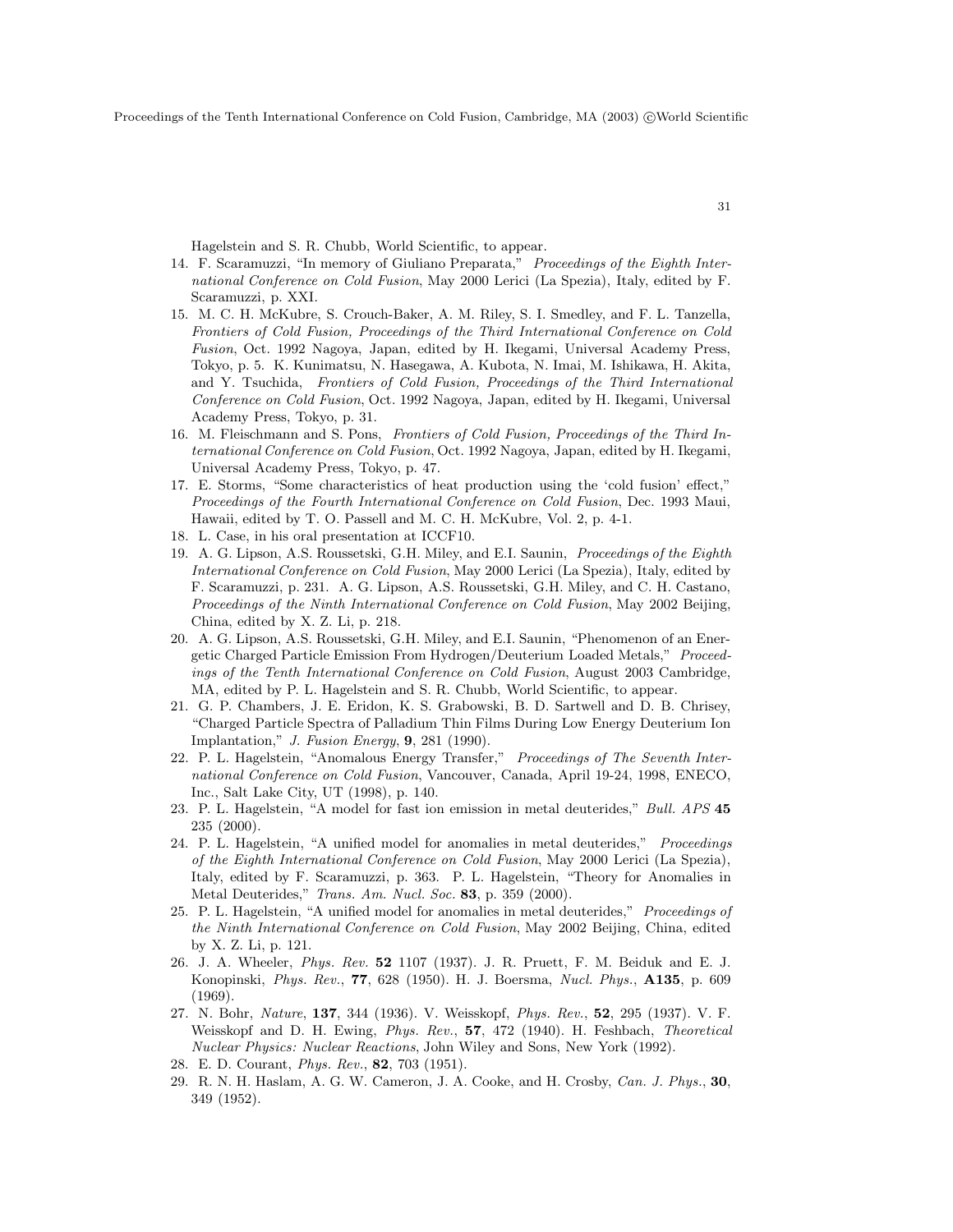- 30. F. E. Cecil, H. Liu, D. Beddingfield, and C. S. Galovich, *Anomalous Nuclear Effects in Deuterium/Solid Systems*, Provo, UT 1990, *American Institute of Physics: Conference Proceedings*, edited by S.E Jones, F. Scaramuzzi, and D.H. Worledge, **228**, p. 375. H. Liu, *Studies of nuclear reactions D-D, D-*6*Li, and D-*10*B at low energies and charged particle emission from deuterium-metal systems*, PhD Thesis, Colorado School of Mines, 1992.
- 31. C. H. Holbrow and H. H. Barschall, *Nucl. Phys.*, **42**, 269 (1963).
- 32. M. Agnello, E. Botta, T. Bressani, D. Calvo, A. Feliciello, P. Gianotti, F. Iazzi, C. Lamberti, B. Minetti, and Z. Zecchina, *Frontiers of Cold Fusion, Proceedings of the Third International Conference on Cold Fusion*, Oct. 1992 Nagoya, Japan, edited by H. Ikegami, Universal Academy Press, Tokyo, p. 433.
- 33. P. L. Hagelstein, *Anomalies in Metal Deuterides*, final report to Darpa, April, 2003.
- 34. F. Duschinsky, "Zur Deutung der Elekronenspektren mehratomiger Molekule I. Uber das Franck-Condon-Prinzip," *Acta Physicochimica U.R.S.S.* **7**, 551 (1937).
- 35. P. L. Hagelstein, "Atom-atom correlation in the presence of strong terahertz phonon excitation," *Philosophical Magazine B* **79** 149 (1999).
- 36. E. Feenberg and J. K. Knipp, *Phys. Rev.*, **48**, 906 (1935).
- 37. I. Chaudhary and P. L. Hagelstein, "Few-body nuclear wave functions," *Proceedings of the Tenth International Conference on Cold Fusion*, August 2003 Cambridge, MA, edited by P. L. Hagelstein and S. R. Chubb, World Scientific, to appear.
- 38. P. L. Hagelstein, "A Possible Mossbauer Effect in Neutron Capture," *Hyperfine Interactions* **92** 1059 (1994). This paper was presented at the 1993 International Conference on Applications of the Mossbauer Effect (ICAME93).
- 39. M. C. H. McKubre, S. Crouch-Baker, F. L. Tanzella, S. I. Smedley, M. Williams, S. Wing, M. Maly-Schreiber, R. C. Rocha-Filho, P. C. Searson, J. G. Pronko, and D. A. Koehler, *Development of Advanced Concepts for Nuclear Processes in Deuterated Metals*, EPRI Final Report TR-104195, August 1994. M. C. H. McKubre, "Review of experimental measurements involving dd-reactions," ICCF10 short course presentation, August 25, 2003.
- 40. S. Pons and M. Fleischmann, "Heat after Death," *Proceedings of the Fourth International Conference on Cold Fusion*, Dec. 1993 Maui, Hawaii, edited by T. O. Passell and M. C. H. McKubre, Vol. 2, p. 8-1.
- 41. J. Kasagi, T. Ohtsuki, K. Ishu and M. Hiraga, *Phys. Soc. Japan* **64**, 777 (1995).
- 42. P. L. Hagelstein, "A proposed explanation for the Kasagi effect," *Bull. APS* **46**, 946 (2001).
- 43. G.K. Hubler, C. Cetina, D.L. Knies and K.S. Grabowski, "Report on Several On-Going Low Energy Nuclear Reaction Projects at NRL," oral presentation given at ICCF10.
- 44. M. H. Miles, "Correlation of excess enthalpy and helium-4 production: A review," *Proc. ICCF10* (2003). F. Cellucci, P. L. Cignini, G. Gigli, D. Gozzi, M. Tomellini, E. Cisbani, S. Frullani, F. Garibaldi, M. Jodice, and G. M. Urciuoli, *Proceedings of the Sixth International Conference on Cold Fusion*, October 1996 Hokkaido, Japan, edited by M. Okamoto, p. 3.
- 45. K. L. Wolf, J. Shoemaker, D. E. Coe, and L. Whitesell, "Neutron emission from deuterium-loaded metals," *Anomalous Nuclear Effects in Deuterium/Solid Systems*, Provo, UT 1990, *American Institute of Physics: Conference Proceedings*, edited by S.E Jones, F. Scaramuzzi, and D.H. Worledge, **228**, p. 341. Figures for this manuscript did not appear in the proceedings, but were provided to the author by K. Wolf. K. L. Wolf, "Nuclear Reactions in Deuterated Metals," *EPRI Progress Report*, March 1992.
- 46. T. N. Claytor, D. G. Tuggle, and S. F. Taylor, *Frontiers of Cold Fusion, Proceedings of the Third International Conference on Cold Fusion*, Oct. 1992 Nagoya, Japan, edited by H. Ikegami, Universal Academy Press, Tokyo, p. 217. D. G. Tuggle, T. N. Claytor,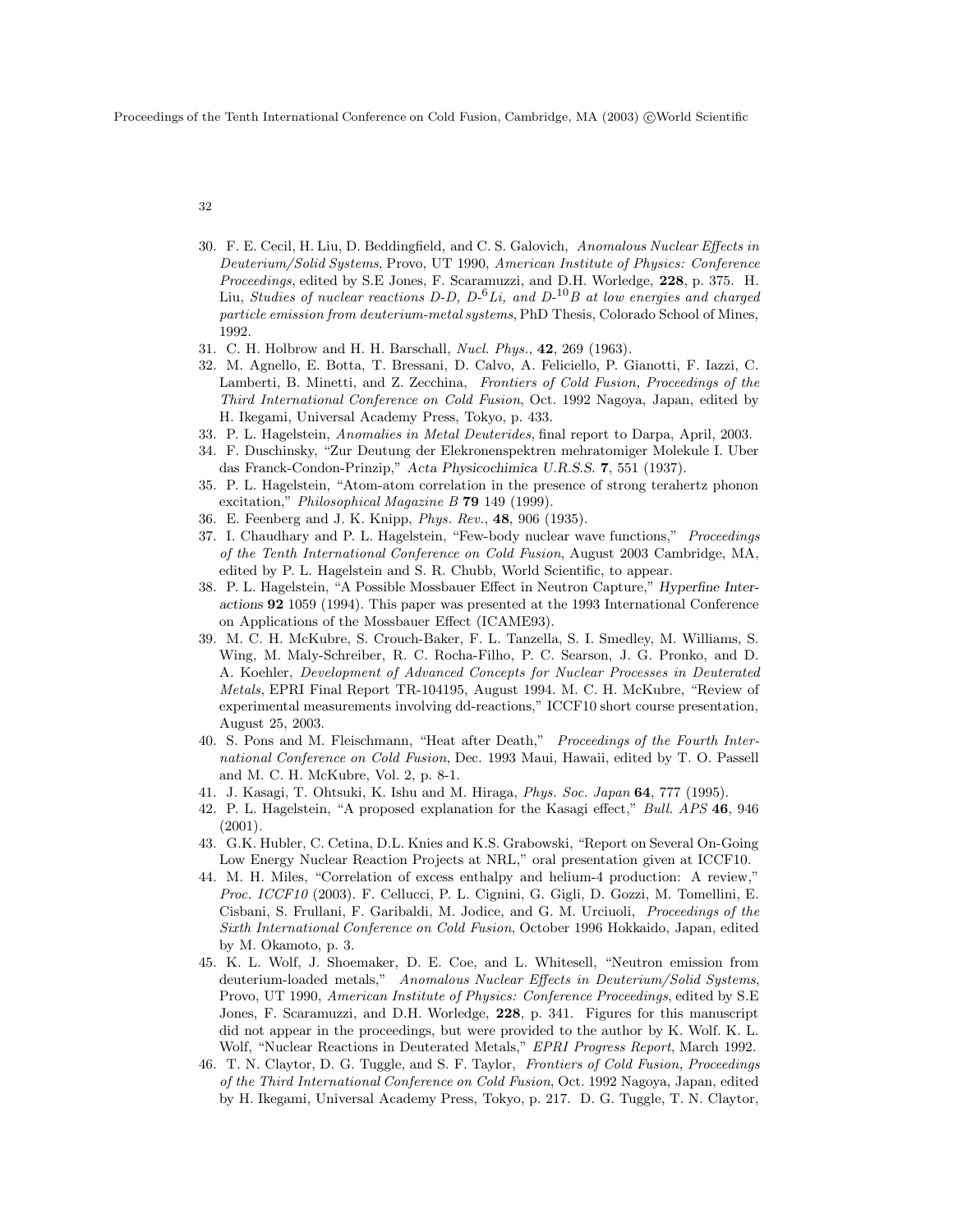and S. F. Taylor, *Proceedings of the Fourth International Conference on Cold Fusion*, Dec. 1993 Maui, Hawaii, edited by T. O. Passell and M. C. H. McKubre, Vol. 1, p. 7-1.

- 47. S. F. Taylor, T. N. Claytor, D. G. Tuggle, and S. E. Jones, *Proceedings of the Fourth International Conference on Cold Fusion*, Dec. 1993 Maui, Hawaii, edited by T. O. Passell and M. C. H. McKubre, Vol. 3, p. 17-1.
- 48. P. L. Hagelstein, *Proceedings of the First International Conference on Cold Fusion*, Mar. 1990 Salt Lake City, UT, edited by F. Will, p. 99.
- 49. K. P. Sinha and Peter L. Hagelstein, "Electron screening in metal deuterides," *Proceedings of the Eighth International Conference on Cold Fusion*, May 2000 Lerici (La Spezia), Italy, edited by F. Scaramuzzi, p. 369.
- 50. P. L. Hagelstein, "Resonant tunneling and resonant excitation transfer," *Proceedings of the Tenth International Conference on Cold Fusion*, August 2003 Cambridge, MA, edited by P. L. Hagelstein and S. R. Chubb, World Scientific, to appear.
- 51. G. Preparata, "Theoretical ideas on cold fusion," *Proceedings of the First International Conference on Cold Fusion*, Mar. 1990 Salt Lake City, UT, edited by F. Will, p. 91.
- 52. M. Fleischmann, "An overview of cold fusion," *Proceedings of the First International Conference on Cold Fusion*, Mar. 1990 Salt Lake City, UT, edited by F. Will, p. 344.

#### **Appendix: Coupled-Channel Equations for the Two-Site Problem**

The optimization of the lattice channel separation factors in this case leads to coupled-channel equations of the form

$$
EA_n = E_1(n)A_n + \sum_{n'lm} \int_0^\infty v_{lm}^{nn'}(r) [P_{n'lm}^a(r) + P_{n'lm}^b(r)] dr \tag{47}
$$

$$
E P_{nlm}^{a}(r) = \left[ E_2(n) - \frac{\hbar^2}{2\mu} \frac{d^2}{dr^2} + \frac{\hbar^2 l(l+1)}{2\mu r^2} + V^a(r) \right] P_{nlm}^{a}(r)
$$
  
+ 
$$
\sum_{n'} \left[ v_{lm}^{nn'}(r) \right]^* A_{n'} + \sum_{n'} \sum_{l'm'} \int_0^\infty v_{l'm'}^{nn'}(s) P_{n'lml'm'}^{ab}(r, s) ds \qquad (48)
$$

$$
E P_{nlm}^{b}(s) = \left[ E_3(n) - \frac{\hbar^2}{2\mu} \frac{d^2}{ds^2} + \frac{\hbar^2 l(l+1)}{2\mu s^2} + V^b(s) \right] P_{nlm}^{b}(s)
$$
  
+ 
$$
\sum_{n'} \left[ v_{lm}^{nn'}(s) \right]^* A_{n'} + \sum_{n'} \sum_{l'm'} \int_0^{\infty} v_{l'm'}^{nn'}(r) P_{n'l'm'lm}^{ab}(r, s) dr \qquad (49)
$$

$$
E P_{nlml'm'}^{ab}(r,s) = \left[ E_4(n) - \frac{\hbar^2}{2\mu} \frac{d^2}{dr^2} + \frac{\hbar^2 l(l+1)}{2\mu r^2} + V^a(r) - \frac{\hbar^2}{2\mu} \frac{d^2}{ds^2} + \frac{\hbar^2 l'(l'+1)}{2\mu s^2} + V^b(s) \right] P_{nlml'm'}^{ab}(r,s) + \sum_{n'} \left[ v_{l'm'}^{nn'}(s) \right]^* P_{n'l'm'}^{a}(s)
$$
\n
$$
+ \sum_{n'} \left[ v_{lm}^{nn'}(r) \right]^* P_{n'l'm'}^{b}(s) \tag{50}
$$

where